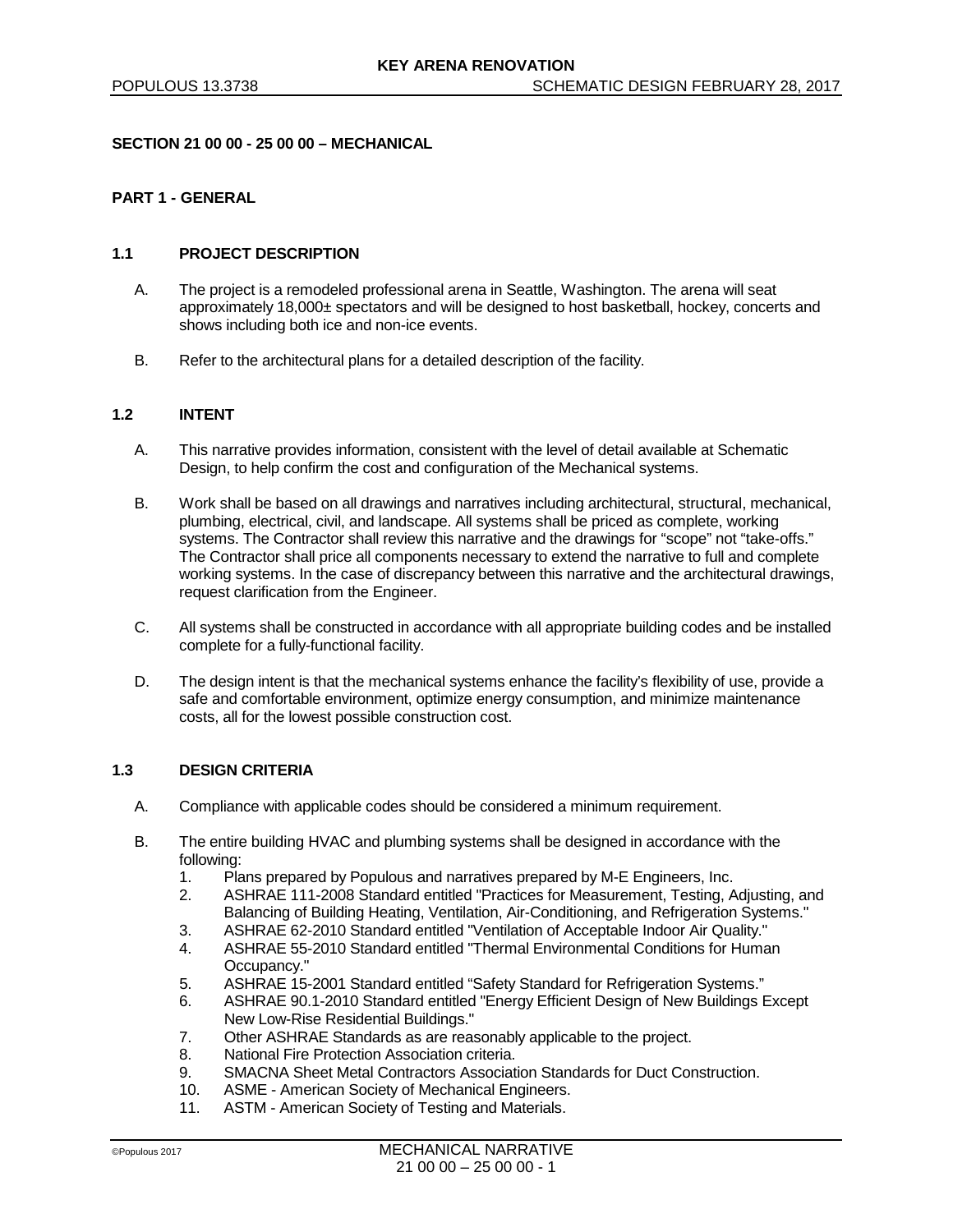- 12. AWWA American Water Works Association.
- 13. UL Underwriters Laboratories.
- 14. 2015 International Building Code<br>15. 2014 National Flectrical Code
- 15. 2014 National Electrical Code<br>16. 2015 International Mechanical
- 2015 International Mechanical Code
- 17. Washington Administrative Code, including Uniform Plumbing Code and Washington State Energy Code requirements.
- 18. 2015 International Fire Code
- 19. 2015 International Fuel Gas Code
- 20. Local amendments to all identified Codes.
- 21. Underwriters Laboratories (U.L.).
- 22. National Electrical Manufacturer's Assoc. (NEMA).<br>23. American National Standards Institute (ANSI).
- 23. American National Standards Institute (ANSI).<br>24 Americans with Disabilities Act (ADA)
- Americans with Disabilities Act (ADA).

## **1.4 SYSTEMS SCOPE**

- A. The following lists the systems included in this Scope of Work.
	- **Cooling**
	- Heating
	- **Ventilation**
	- Exhaust including environmental, grease, laundry, smoke
	- Sanitary Drainage
	- Storm Drainage
	- Domestic Hot Water
	- Domestic Cold Water
	- Natural Gas
	- **Insulation**
	- Acoustic and Vibration Control for Mechanical Systems
	- Energy Management and Temperature Control Systems
	- Fire Sprinkler and Standpipe Systems
	- Other Mechanical Systems in support of known conditions and consistent with the Intent **Statement**

## **PART 2 – DESCRIPTION OF MECHANICAL WORK**

## **2.1 APPLICABLE CRITERIA**

A. Design Conditions

The following criteria will be used to calculate the heating and cooling loads in accordance with ASHRAE and for the design of the HVAC systems:

- 1. ASHRAE 0.4% category design conditions will be used for the project location. They are shown below. These conditions represent the base point for the load simulation model and do not necessarily reflect conditions at time of space or coil "peak".
- 2. Summer Outdoor DB Design Temperature: 86°F Dry Bulb

66°F Mean Coincident Wet Bulb

| Outdoor wet-bulb design includes a  | 68°F Wet Bulb                 |
|-------------------------------------|-------------------------------|
| 1°F local effect increase above the | 83°F Mean Coincident Dry Bulb |
| ASHRAE 0.4% value.                  |                               |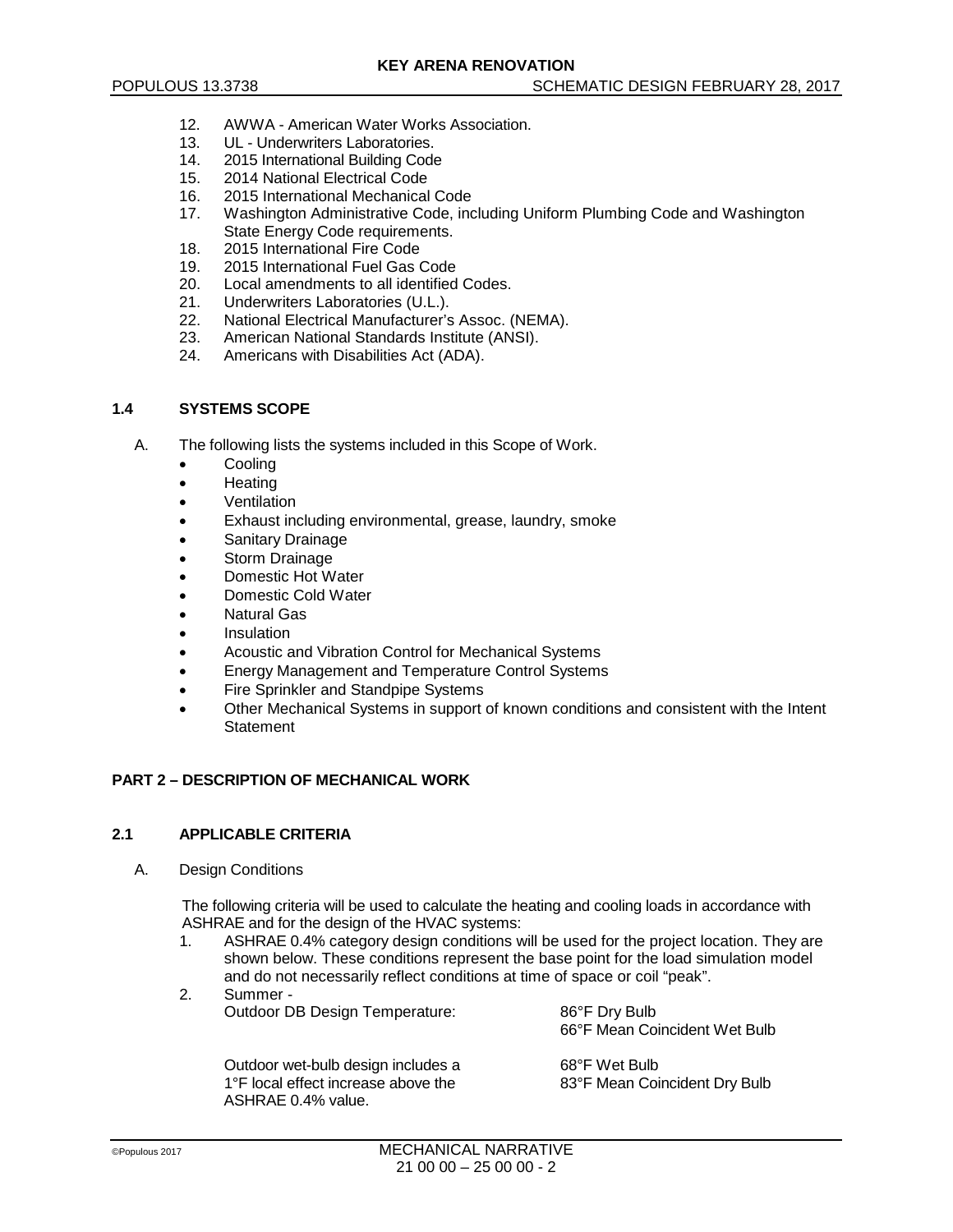|    | Outdoor air dew point design for a "Hockey"<br>Event" includes a 1°F local effect increase<br>above the ASHRAE 0.4% value. | 62°F Dew Point<br>70°F Mean Coincident Dry Bulb                    |  |
|----|----------------------------------------------------------------------------------------------------------------------------|--------------------------------------------------------------------|--|
|    | Indoor DB Design Temperature:                                                                                              | $60^\circ$ - $65^\circ$ F (arena bowl)<br>72° - 75°F (other areas) |  |
| 3. | Winter -                                                                                                                   |                                                                    |  |
|    | Outdoor Design Temperature:                                                                                                | 25°F Dry Bulb                                                      |  |
|    | Indoor Design Temperature:                                                                                                 | $60^\circ$ - $65^\circ$ F (arena bowl)<br>68° - 72°F (other areas) |  |
| 4. | Inside Relative Humidity Control:                                                                                          |                                                                    |  |
|    | Arena Bowl During NHL Ice Events:<br>a.                                                                                    | 35-44°F dew point float                                            |  |
|    | Arena Bowl During non-NHL Ice Events:<br>b.                                                                                | 44-50°F dew point float                                            |  |
|    | Arena Bowl During Non-Ice Events:<br>C.                                                                                    | 30% - 60% RH                                                       |  |
|    | d.<br>Concourses, Suites, Office Areas:                                                                                    | 30% - 60% RH                                                       |  |
|    | Meeting Rooms, Club Area:<br>е.                                                                                            | 30% - 60% RH                                                       |  |
|    | f.<br>Team Locker Space:                                                                                                   | 40% - 70% RH                                                       |  |
| 5. | Elevation:                                                                                                                 | Sea Level                                                          |  |
|    |                                                                                                                            |                                                                    |  |

- B. Cooling shall be provided to all areas except:
	- Interior Toilet Rooms
	- Mechanical Rooms
	- Storage Rooms (non-perishables)
	- Service Corridors, Stairs & Exits
	- **Vestibules**
- C. Heating shall be provided in all areas.
- D. Ventilation requirements will be per applicable Code and LEED requirements. For early estimating assume the following:
	- Meeting rooms, club areas: 15 cfm per person.
	- Kitchen: based on the exhaust airflow requirements of the cooking and equipment hoods.
	- Toilets: 75 cfm per water closet and urinal or 2 cfm/sf, whichever is larger
	- Arena Bowl: minimum 9 cfm/person. Note, the bowl air handlers will be capable of providing up to 100% outside air for events requiring more air changes.
	- Administration Offices: 20 cfm/person.
	- All other areas: per Code.

The volume of outside air delivered to the bowl will be controlled via carbon dioxide sensors. Outside air dampers at the bowl air handlers will modulate in response to the carbon dioxide level in order to maintain the level within the parts-per-million-level required by ASHRAE. Additionally, the HVAC system is designed to provide approximately 10% positive pressure with respect to the outside. This helps control infiltration and thermal stack effect.

E. Acoustics: The background noise criteria (NC) design goals shall be as follows:

| $\bullet$ | Conference Rooms, Interview Rooms      | NC 30-35     |
|-----------|----------------------------------------|--------------|
| $\bullet$ | Press Boxes, Video, Audio Visual,      | NC 35-40     |
| $\bullet$ | Media Workrooms, Suites, Retail Areas  | NC 40-45     |
| $\bullet$ | Conference Rooms and Executive Offices | <b>NC 30</b> |
| $\bullet$ | <b>Enclosed Offices</b>                | <b>NC 35</b> |
| $\bullet$ | Open Plan Offices                      | <b>NC 40</b> |
|           |                                        |              |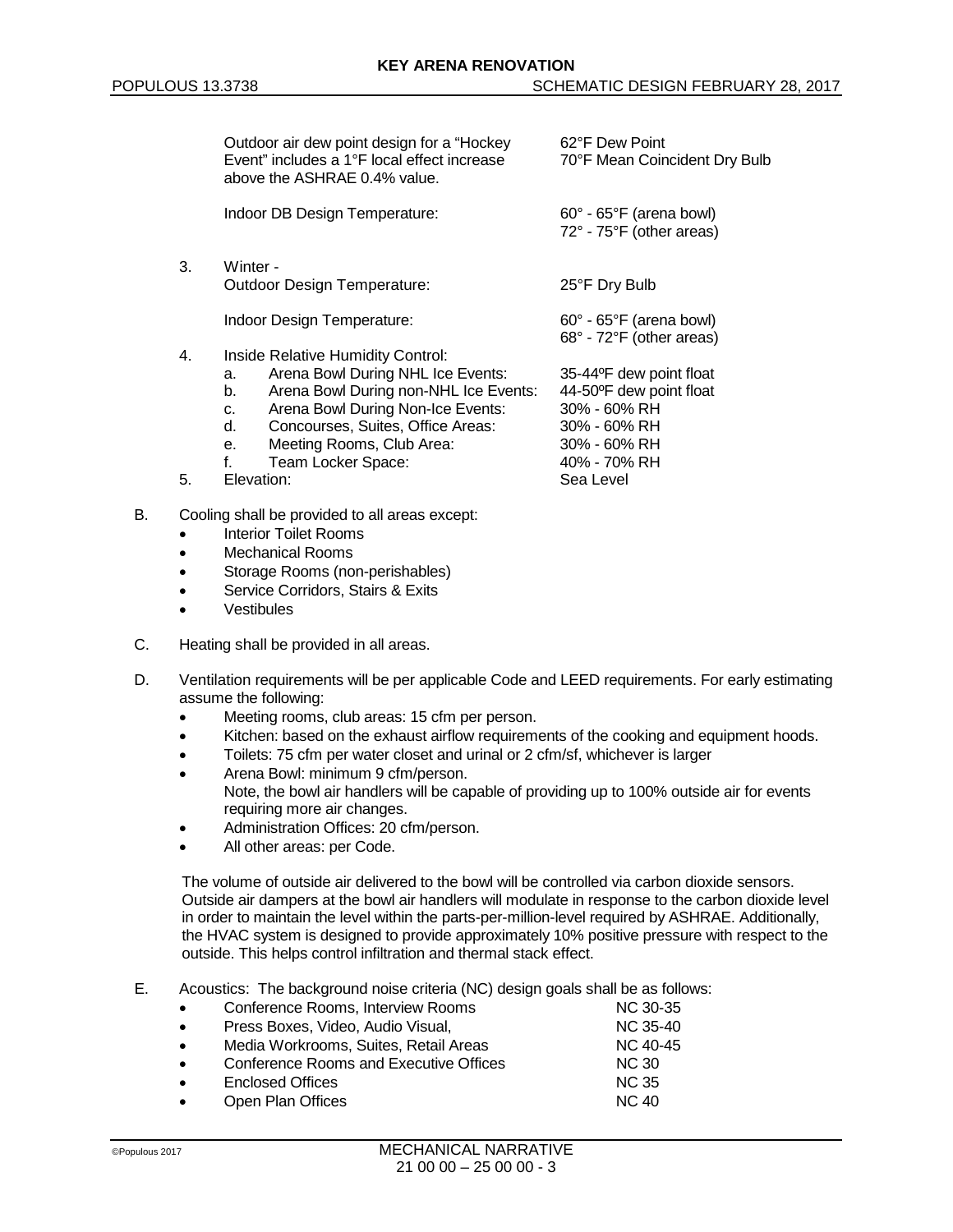- Bowl Area to the least favorable seat NC 40 Lobbies, Reception, Ticket Booth, Lounges, Training MC 40<br>Concourses, Corridors, Vestibules, Dressing Rooms NC 40-45 Concourses, Corridors, Vestibules, Dressing Rooms Club/VIP Lounge **NC 30-35** • Concessions, Workshops, Washrooms NC 45 **Loading, Dock Area, Laundry NC 50**
- F. Occupancy Schedules
	- Certain areas (control room, security room, etc.) are designed for 24 hour, seven days per week operation, and they will have separate HVAC units.
	- Office areas will be occupied 8:00 a.m. to 5:00 p.m. Monday through Friday, plus occupancy during events scheduled in the Arena.
	- The bowl will be scheduled to coincide with actual events.
- G. Zoning: All air handlers with VAV operation or constant volume with reheat shall follow the criteria noted below.
	- Perimeter areas shall be separate from interior areas.
	- Perimeter areas vary by orientation.
	- Corner rooms are handled with a separate zone.
	- Special use rooms (i.e. conference, meeting rooms and divisions of meeting rooms) are separate zones.
	- High profile areas, such as private suites and clubs, get separate control.
	- Provide an average of 750SF per zone for office and locker areas.
- H. Controls; discharge air and heating water re-set; will be utilized to comply with the requirements of ASHRAE 90.1, minimize operating costs, and maximizing human comfort.

| <b>Design Conditions:</b> | <b>Chilled Water</b> | <b>Heating Water</b> |
|---------------------------|----------------------|----------------------|
| <b>Building Supply</b>    | 45                   | 180                  |
| <b>Building Return</b>    | 55                   | 150                  |

## **PART 3 – DESCRIPTION OF HVAC SYSTEMS**

### **3.1 SYSTEMS - GENERAL**

- A. Direct connection to the existing campus chilled water system will be provided to distribute chilled water throughout the building for cooling via air handlers and fan coils.
- B. Connection to the existing campus steam system via steam to heating water heat exchangers will be provided to distribute heating water throughout the building for heating via air handlers, fan coils, finned tube and terminal units.
- C. Each heating water, condenser water, and chilled water system will be thoroughly chemically cleaned (internally) and flushed. Systems then will be circulated through cartridge type filtering devices until clean.
- D. Each water system will be hydrostatically tested and proved leak tight prior to insulation.
- E. All HVAC pumps shall be mounted on spring isolated inertia bases. Pumps shall be factory capacity tested and shall have dynamically balanced impellers, flexible drive couplings, mechanical seals and shall be free of flashing and cavitation at all flow rates.
- F. All water systems will be balanced to design flow rates and documented.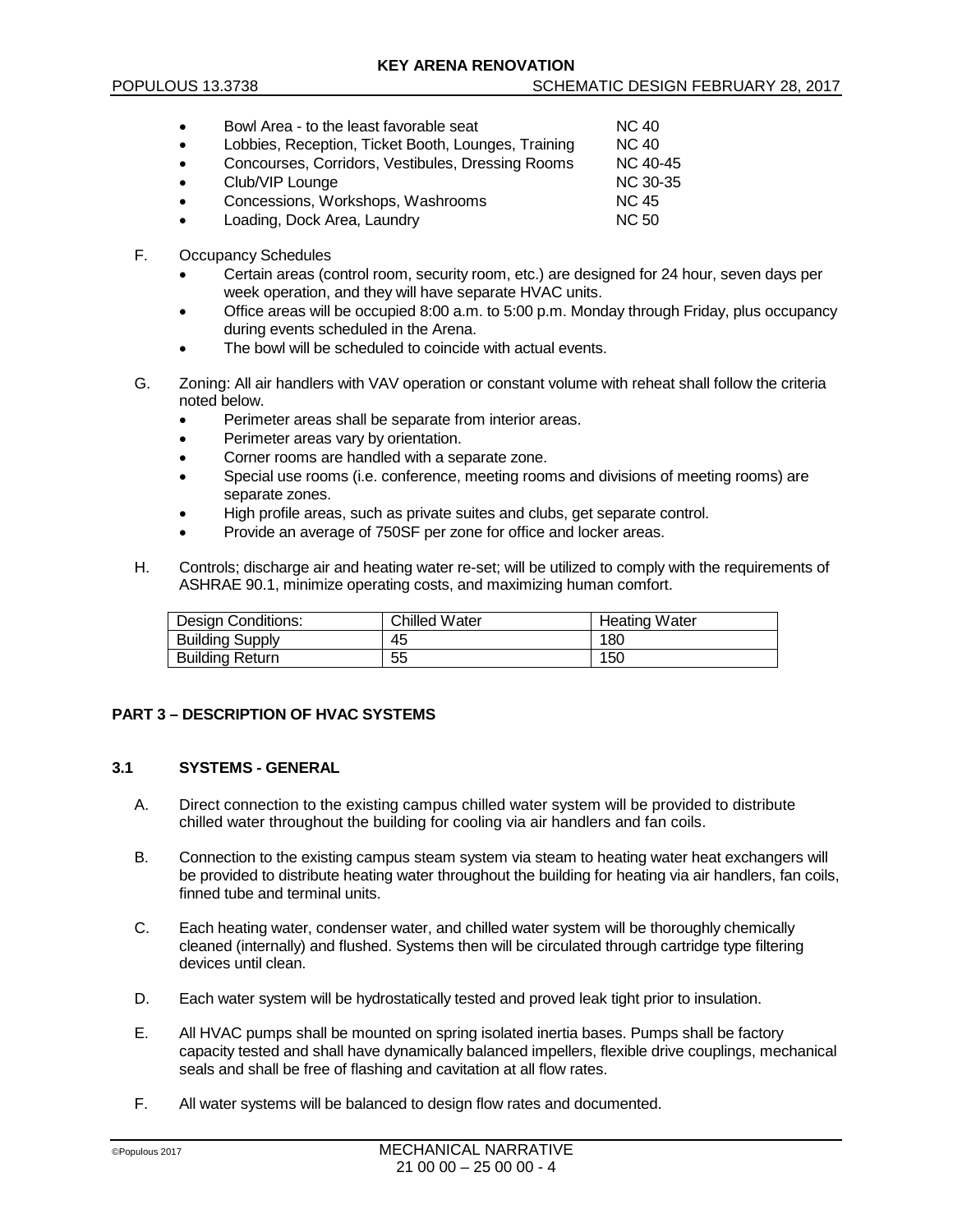- G. All air distribution will be balanced and documented.
- H. Acoustic treatment will be applied as needed to meet sound levels in noted spaces as defined by the sound level criteria. Major air handlers will have supply duct silencers.
- I. Air handling units will include the following features:
	- 1. Constant volume or variable air volume operation. Units with variable flow operation will include variable frequency drives for fan modulation.
	- 2. Return fan section (units with minimal return ducting will not have return fans).
	- 3. Filter bank/mixing section.<br>4. 100% Economizer Section
	- 100% Economizer Section.
	- 5. Hydronic heating coil with two-way valve.
	- 6. Chilled water cooling coil with two-way valve.<br>7. Reheat coil, where appropriate, with two-way
	- 7. Reheat coil, where appropriate, with two-way control valve.
	- Appropriate access sections.
	- 9. Return air and low leakage outdoor air dampers.
	- 10. Double-wall construction.
	- 11. Internal spring isolation.
- J. Outside air and exhaust ducting will be coordinated and architecturally integrated into the perimeter wall layout with louvers.
- K. The Chilled Water System will also serve as the heat rejection medium for the water-cooled food service equipment. Provide chilled water supply and return lines and dedicated inline circulation pump at each concession stand, pantry, and food service equipment area.
- L. All existing mechanical and plumbing services to be demolished unless specifically noted otherwise. Existing utilities shall be capped and prepared for new connection. Specifically:
	- 1. Campus steam and chilled water service entry to remain at northwest corner. Cap at exterior manhole and prepare for new connection. Existing chilled water and steam supply to buildings in north courtyard to remain.
	- 2. Existing ice cooling tower and boiler in north courtyard to be demolished. Existing pump adjacent to cooling tower and boiler to remain in operation.
	- 3. Existing club HVAC/glycol system adjacent to loading dock to be demolished.
	- 4. Existing domestic and sewer utilities to arena to be capped and prepared for new connection.
	- 5. All existing utilities serving existing buildings to be demolished shall be capped.

## **3.2 CENTRAL PLANTS**

- A. Provide connection to upgraded campus chilled water plant consisting of additional chiller in space at campus plant, associated primary and secondary pumping within plant, variable tertiary pumping within arena, complimentary components, and chemical treatment. Provide chilled water without glycol- ref. Part 11.
	- 1. 2,000 tons estimated capacity.
		- a. 800 tons capacity via existing campus plant.
		- 1200 tons capacity via new additional chiller located on existing vacant pad within campus plant, along with new associated primary and secondary pumps.
		- c. Provide compressor VFD on new chiller.
	- 2. Provide a variable tertiary pumping system within arena.
		- a. Base-mounted split-case pumps.
		- b. Variable speed drives.
		- c. Bypass line and valve.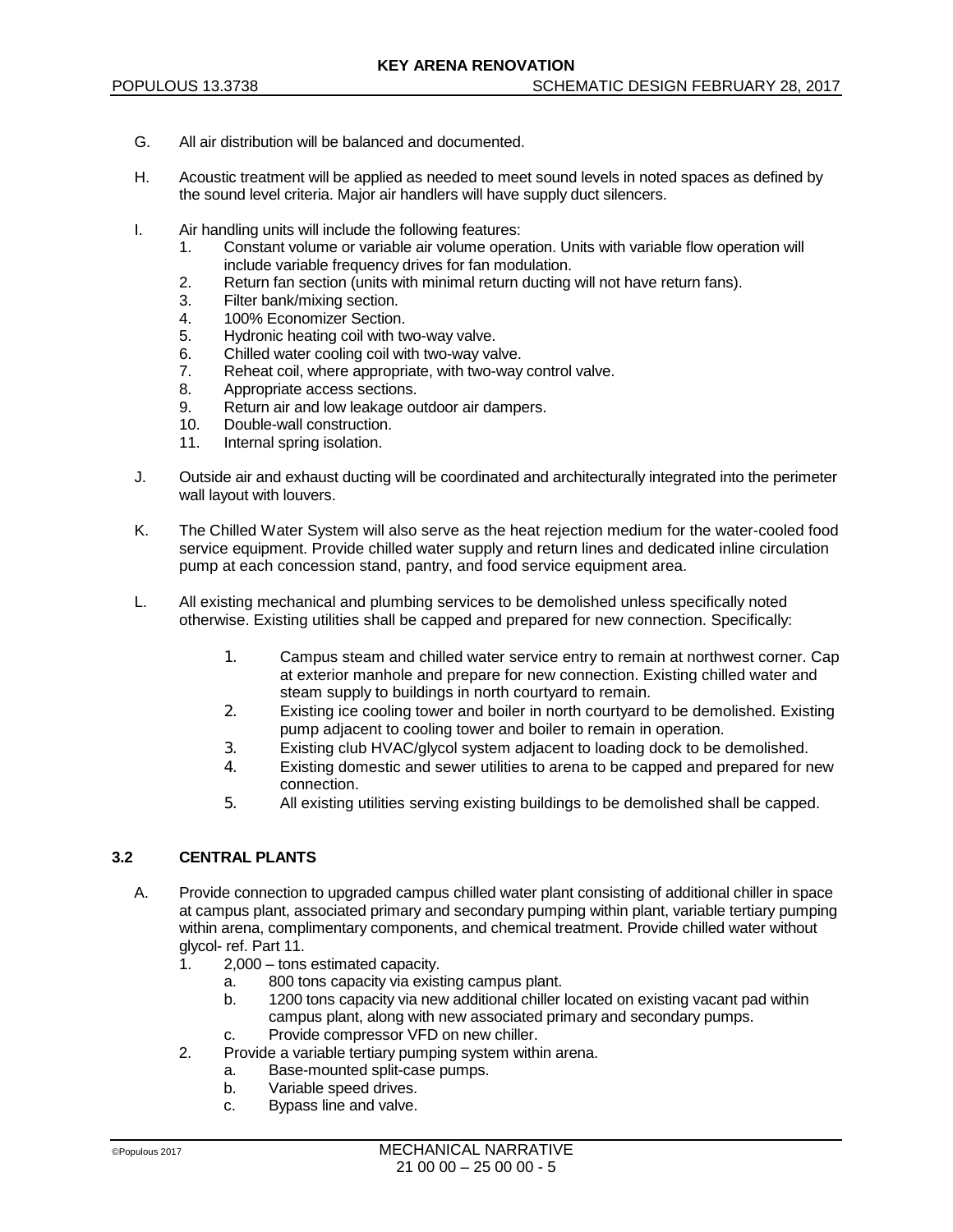- 3. Expansion tanks.
- 4. All valves, piping, control taps, etc. required for a fully integrated system.
- 5. Distribution piping will be routed throughout the building.
- B. Condenser Water Plant:
	- 1. Provide new 1200 ton cooling tower at existing campus plant to match new 1200 ton chiller.
	- 2. The cooling tower shall be all stainless steel construction with bolted or welded stainless steel basins, stainless steel frame, and stainless steel casing. The cooling tower shall be induced draft, cross-flow or counter flow design. Fans shall be selected for quiet operation. Each motor shall be premium efficiency inverter duty rated and equipped with a variable speed drive. Each cell shall be equipped with a solid state liquid level controller. Cooling tower capacity shall be certified by the manufacturer to provide the scheduled capacity in the cooling tower enclosure shown on the architectural drawings.
	- 3. Provide cooling tower basin sweeping system with blow down tank and sand filter.
	- 4. Waterside economizer
		- a. Plate and frame heat exchanger, assume 600 tons
		- Associated controls and sequences
- C. Provide connection to campus steam plant consisting of steam to heating water heat exchangers and variable flow pumping. Provide heating water without glycol- ref. Part 11.
	- 1. (3) heat exchangers sized at 6,000 MBH each
	- (3) primary pumps
		- a. Parallel operation with boiler isolation valves
		- b. Base-mounted end suction
	- 3. 2-way temperature control valves with some 3-way to avoid dead heading.
	- 4. All associated valves, expansion tanks, etc.
	- 5. Distribution piping will be routed throughout the building.

### **3.3 AIR HANDLING SYSTEMS**

- A. General: All internal air handlers including the arena bowl units will be custom or packaged modular units similar to Trane or CES. Air handlers will use MERV 8 pre-filters with MERV 13 final filters. Fan coils will use 2" MERV 8 filters. All air handling units will be supplied with full outside air economizer capability unless noted otherwise. Units shall be double wall with internal spring isolation. All air handling units shall be provided with safety controls to prevent freezing with clear water operation.
- B. Air Handlers
	- 1. Arena Bowl/Concourse System: The arena bowl/concourse air distribution system will include four (4), 4-pipe, variable volume air handling units. Each unit will be sized for 100,000 cfm supply for a total of 400,000 cfm supplied to the arena bowl.
		- a. The units will be located in mechanical rooms on the upper mechanical mezzanine and supply air to the bowl will be distributed through ductwork within the roof trusses.
		- b. Return air grilles will be located at the Event Level, Main Concourse, Suite Level, and Upper Concourse. Return air will be routed through structurally designed shafts capable of operation at 21 lbs/sf negative pressure.
		- c. The air handlers will consist of double acoustical wall construction with outside air/return air mixing section, air blender, MERV 8 pre-filters, MERV 13 final filters, heating coil, cooling coil, reheat coil, supply fan array, and appropriate access sections. The units will be capable of sub cooling the air to provide dehumidification.
		- d. The units will have sound attenuators on both supply and return mains. The system will be capable of using 100% outside air for economizer operation.
		- e. Relief/exhaust/smoke fans will be located as high as possible in the arena and be controlled using variable frequency drives to maintain building pressure. These fans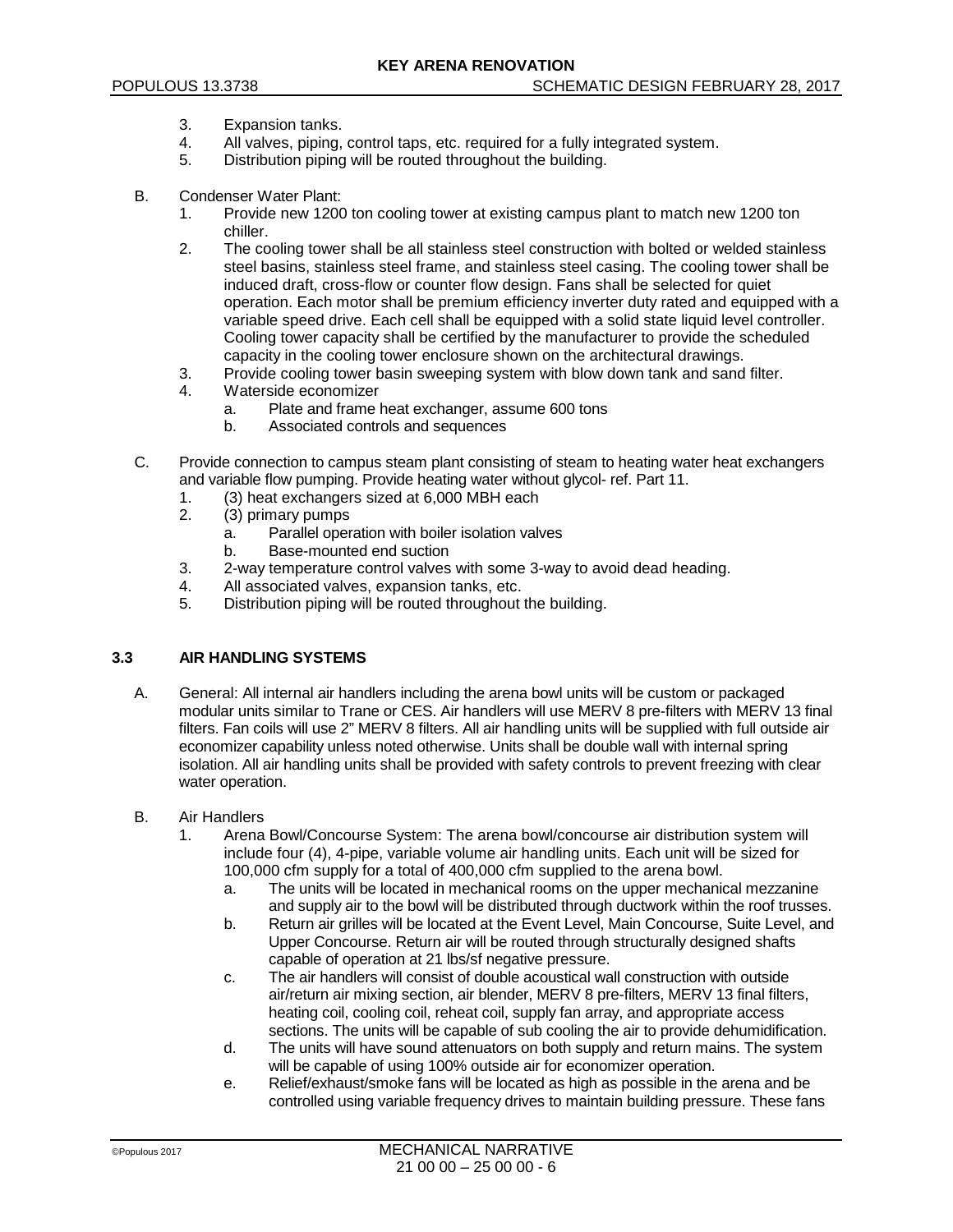will also be used during pyrotechnic events and will include silencers. The building will be maintained at 10% positive pressure.

- f. The bowl air-handling units will be capable of heating and cooling the required outside air for the design event crowd at design ventilation loads. A carbon dioxide monitor in the return air path will modulate the outside air dampers to maintain the required maximum parts per million level of  $CO<sub>2</sub>$  in the space.
- g. Bowl relief air will be controlled by operating the smoke exhaust/relief fans based on pressure differential between the inside and outside.
- h. Large, de-stratification fans will be located high in the bowl and will include VFDs for speed control. Assume (4) fans, Big Ass Fans maximum available size or equivalent. i. A desiccant dehumidification system will be required to meet NHL Standards.
	- Four units, 40,000 –cfm each, with one unit coupled to each bowl air handler.
	- Pre-cool coil
	- Desiccant wheel
	- Gas-fired reactivation
	- Appropriate filtration.
- 2. Concourses: The Main Concourse and Upper Concourse will be conditioned using air transferred from the arena bowl units through the open concourses. High cooling load areas such as lobbies, entries, food courts, large glazed areas, and retail spaces will be cooled using air handling units or fan coil units dedicated to these areas. "Spot" cooling will be provided by fan coil units or air handling units cooling re-circulated air.
- 3. Offices: The various office and administrative areas will be served by VAV air handling systems. The units will have variable frequency drives on the supply fans and 100% airside economizers.
- 4. Locker Rooms (NHL, NBA, Officials, Auxiliary, Staff, Visitors): The multiple locker rooms will be supplied by VAV air handlers. In Unoccupied Mode the air handlers will be capable of complete recirculation. In Occupied Mode the air handlers will provide 100% outside air (once-through system) with VAV reheat boxes for temperature control and VAV exhaust air boxes for exhaust air control. Both the supply and exhaust VAV boxes will be twoposition control (constant volume) to allow shut down of individual spaces. The air handlers will also include the exhaust fans necessary to exhaust the once-through air in Occupied Mode. Additionally, the air handlers will house an energy-recovery enthalpy wheel, which will recovery energy from the exhaust stream during Occupied Mode. The air handlers will be located at the Event or Mezzanine Level.
	- a. The Home and Visitor Hockey Locker Rooms will have an additional heating-only fan coil unit ("super heat unit") capable of heating the space to 120ºF to dry out clothing and equipment.
- 5. Commissary/Kitchen: Provide a variable volume 4-pipe air handler with 100% economizer capability to serve this area. This air handling unit will be capable of providing make-up air for the cooking hoods.
- 6. Main Lobby: The Main Lobby will be served by a constant volume air handler with VFD for speed control and economizer controls for energy savings.
- 7. Suites: Each suite will be served by a 4-pipe fan coil unit.
- 8. Press Level: Provide individual wall mounted split systems for each booth/room.
- 9. Club Lounges: Each Club Lounge will be served by a dedicated, 4-pipe, single zone variable volume air handler.
- 10. Training and Hydrotherapy: Provide dedicated cooling/dehumidification units for each Hydrotherapy Room. Training Rooms will be served by the air handling systems serving the associated Locker Rooms.
- 11. Miscellaneous Areas: Some areas such as first aid, VIP Entries, pantries and trash rooms will receive small 4-pipe fan coils in the ceiling with outside air capability to provide comfort or cooling for these spaces. Isolated areas such as perishable storage rooms and basketball floor storage room shall be provided with cooling.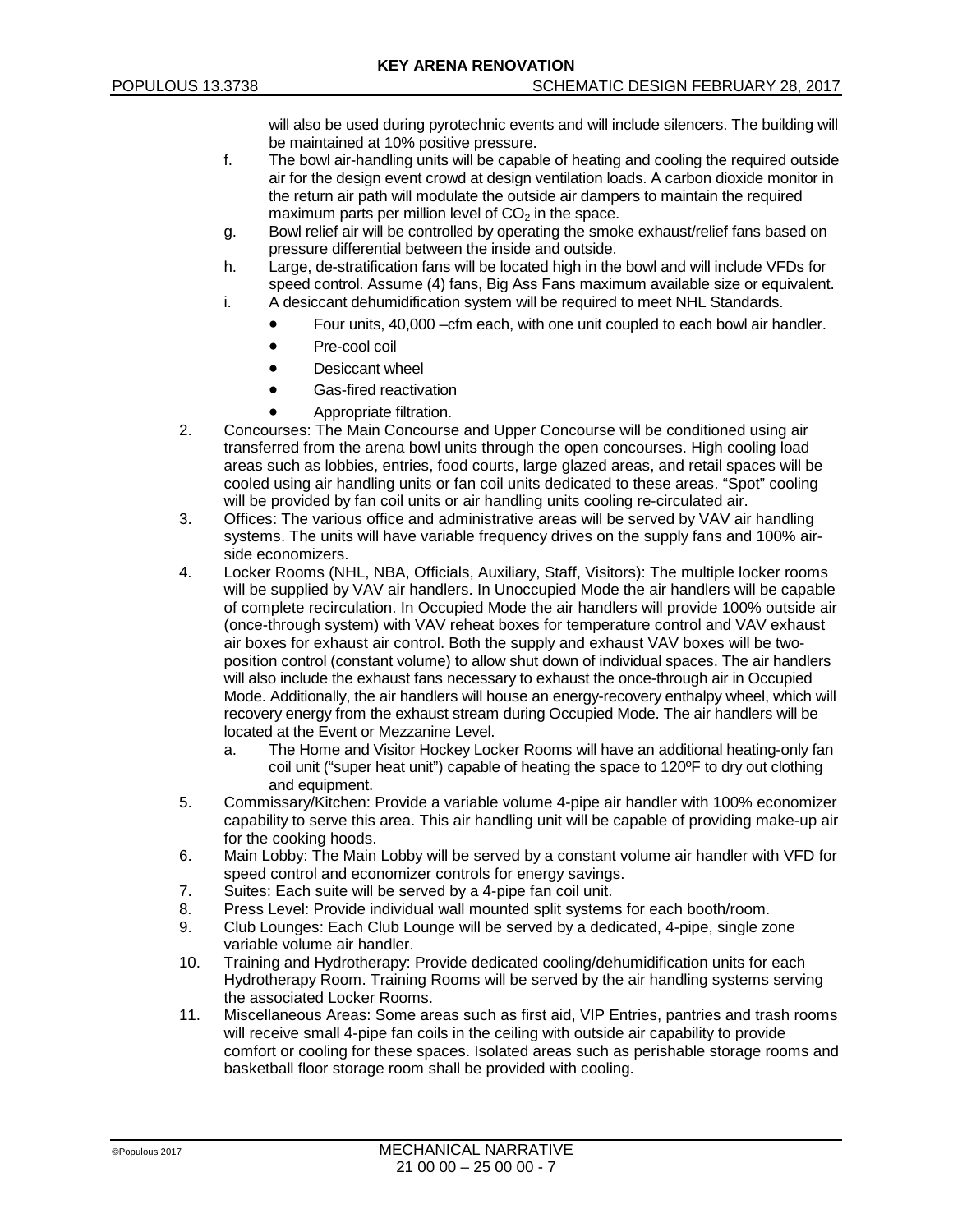- 12. Electrical Rooms with Internal Heat Gain:
	- a. Where main transformers are located in interior vaults they will be mechanically cooled with fan coils.
	- b. Provide air handlers or fan coils with cooling coils to cool the main switchgear room(s).
	- c. Refer to critical use areas below for quad electrical room requirements.

### **3.4 MISCELLANEOUS AIR HANDLING SYSTEMS FOR CRITICAL USE AREAS**

- A. Provide DX cooling only fan coils on emergency power for the following areas:
	- 1. Emergency Electrical Room<br>2. Telecom Demarc Rooms
	- 2. Telecom Demarc Rooms
	- 3. Elevator Machine Rooms
	-
	- 4. Food Service Server Room<br>5. Ticketing Server Room 5. Ticketing Server Room
	- 6. Fire Pump Room<br>7. Press areas that i
	- Press areas that include critical A/V equipment
- B. Provide DX cooling fan coils with electric heat on emergency power for the following areas:
	- 1. Security Command Center<br>2. Fire Command Center
	- Fire Command Center
- C. Prove dedicated VRF systems on emergency power for all electrical and telecomm rooms. Each bank of electrical and telecomm rooms will be combined vertically with indoor units at each room and a common condensing unit on the roof.
- D. Provide (2) 15 ton dedicated computer room type units for underfloor air distribution with chilled water cooling and humidification for the Data Center. In addition, provide (2) 15 ton dedicated computer room type unit for underfloor air distribution with DX cooling (remote condenser) and humidification for system redundancy in this room. The DX systems are on emergency power.
- E. Provide (2) 15 ton dedicated computer room type units with chilled water cooling and electric heating for the Main Telecom Room. In addition, provide (2) 15 ton dedicated computer room type units with DX cooling (remote condenser) and electric heating for system redundancy in this room. The DX systems are on emergency power.
- F. Provide (1) 10 ton dedicated computer room type unit with chilled water cooling and electric heating for the Head End Room. In addition, provide (1) 10 ton dedicated computer room type unit with DX cooling (remote condenser) and electric heating for system redundancy in this room.
- G. Wireless Equipment Room. Provide (2) 25 ton dedicated computer room type units with chilled water cooling and electric heating for the Wireless Equipment Room. In addition, provide (2) 25 ton dedicated computer room type units with DX cooling (remote condenser) and electric heating for system redundancy in this room.
- H. Provide a dedicated computer room air conditioning unit for the Scoreboard Control Room, 15-ton, and the Rack Room 10-ton, both on emergency power.

### **3.5 ALL NON-COOLED AREAS**

A. Provide hot water unit heaters or cabinet heaters in all spaces that are on the perimeter wall and do not require cooling. These include storage areas and mechanical rooms.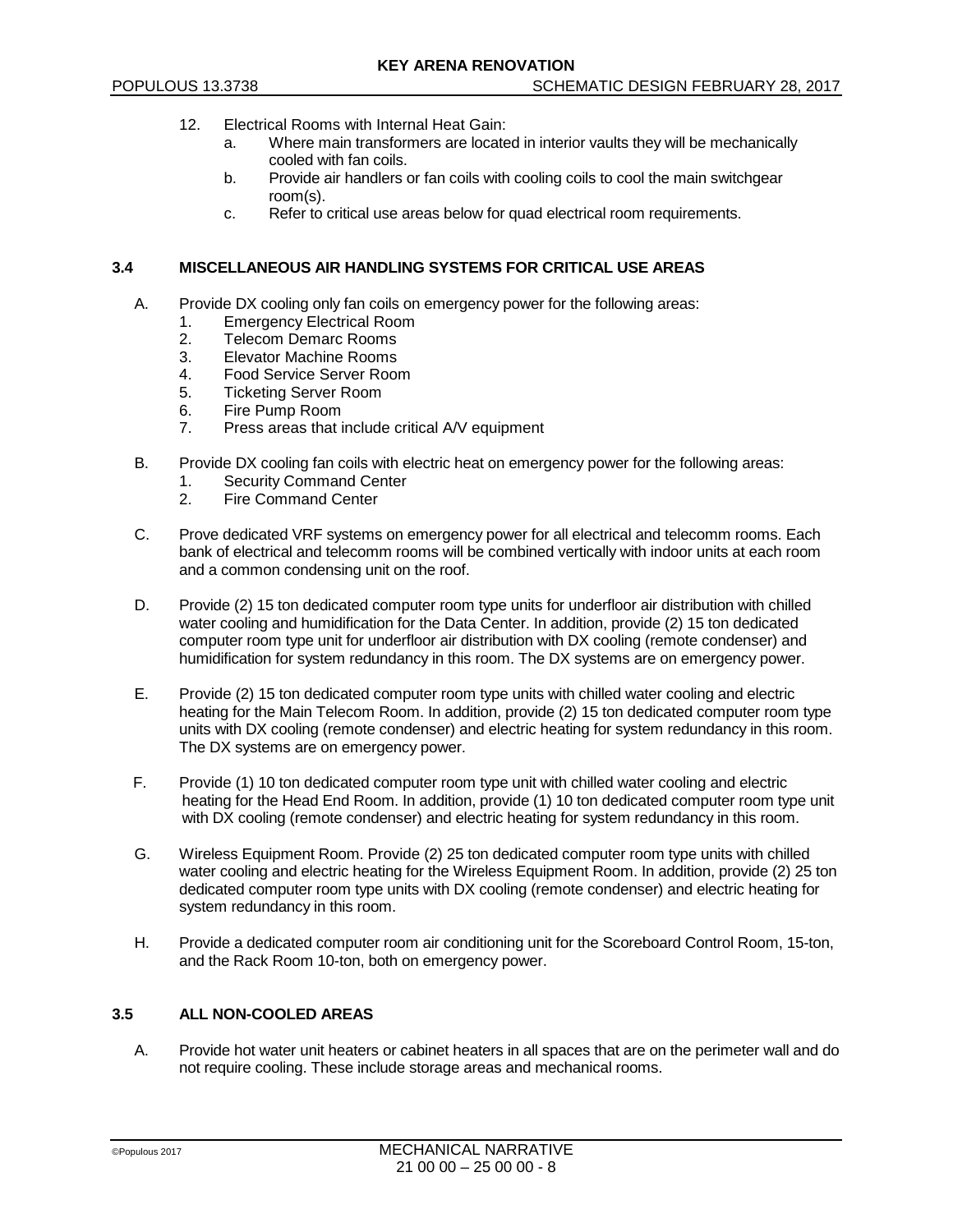- B. Areas with air-cooled condensers will be ventilated via transfer air fans. This includes ceiling cavities above concession spaces.
- C. Stairwells will be heated with cabinet heaters located at the lowest entry point.
- D. Provide cabinet unit heaters in entry vestibules.
- E. Loading Dock: Provide high capacity unit heaters and air curtains at the loading dock
- F. Storage Rooms: Storage rooms will be ventilated with transfer fans and transfer openings.

### **3.6 BASEBOARD HEATING**

A. Provide hydronic, finned tube baseboard heat at targeted locations along perimeter wall with large expanses of glass. These areas include drink rails and party deck locations adjacent to the glass. Assume completely enclosed finned tube with decorative extruded-aluminum enclosure. The enclosure will be specified as part of the curtain wall system where finned tube is integrated.

#### **3.7 EXHAUST SYSTEMS**

- A. Provide exhaust systems for all public toilet groups and toilets in locker areas at the rate of 2.0 cfm per square foot.
- B. Exhaust Locker Rooms at 1 cfm per square foot.
- C. Provide miscellaneous exhaust for kitchen uses, laundry, janitor storage, carpentry and other areas which need air movement (but not necessarily heating), at a rate of 2.0 cfm per square foot.
- D. Storage areas will be ventilated at 0.2 CFM/sf.
- E. Provide carbon monoxide sensor controls for the exhaust fans serving the staging/marshalling areas on the Event Level.
- F. General exhaust ductwork and fans are to be provided for each non-cooking concession stand. All non-cooking concessions will be exhausted at 2.0 cfm per square foot for cooling effect. Each exhaust system will serve the ceiling plenum space as well for heat rejection of equipment.
- G. In cooking stands, provide supplemental transfer fans to ventilate the ceiling plenum for heat rejection from food service equipment.
- H. Provide a full commercial exhaust and lint filter system for the laundry.
- I. Provide general and emergency exhaust for the ice chiller plant room, per ASHRAE Standard 15.

## **3.8 EMERGENCY GENERATOR**

A. A generator supplied by Division 16 will be an exterior generator unit with underslung fuel tanks.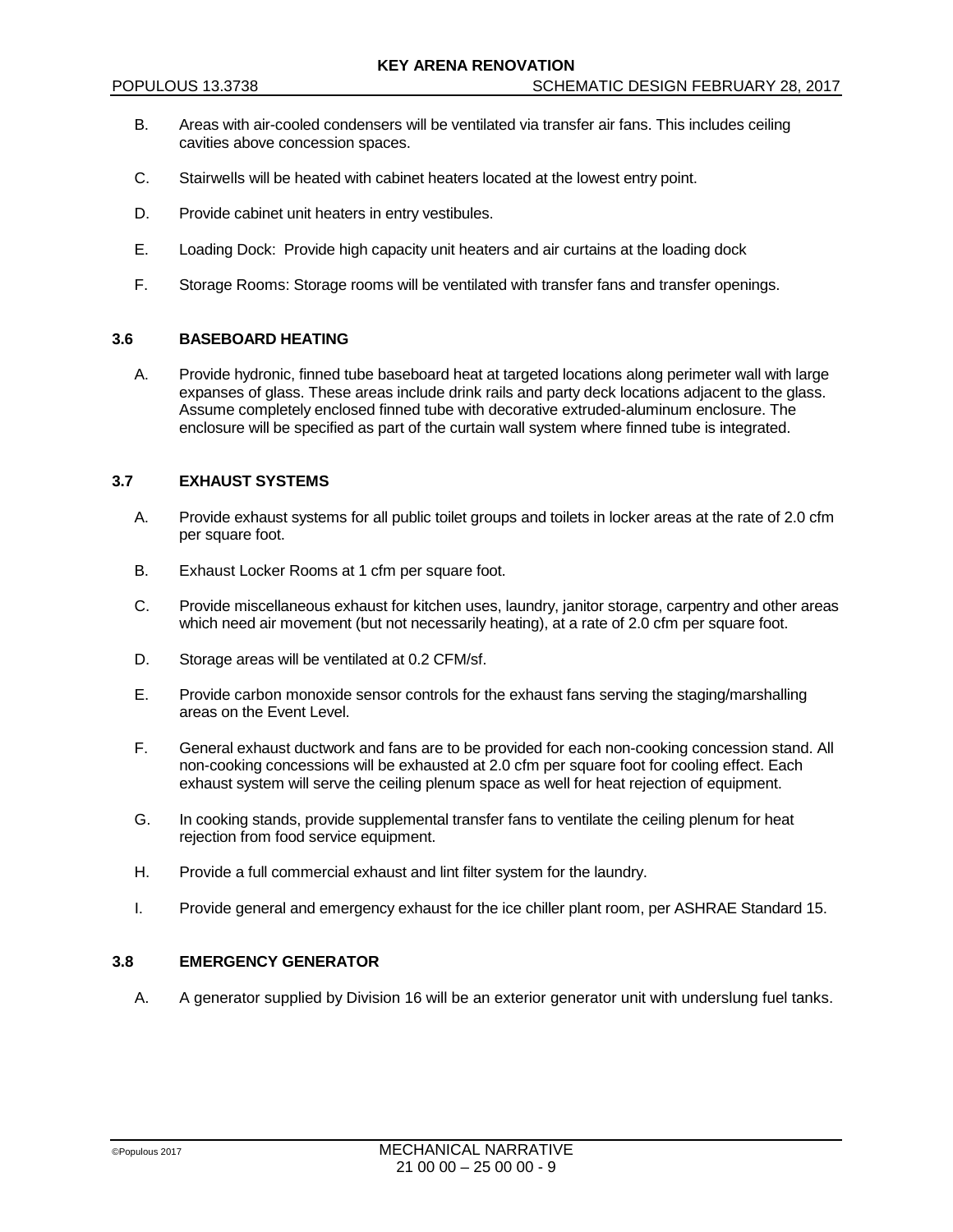### **3.9 LIFE SAFETY SYSTEMS**

- A. Provide a complete life safety system as required including, but not limited to, stairwell pressurization and building exhaust including all associated interlocks to the fire alarm system and Fire-Command Center.
- B. All Life Safety Systems will be controlled by the Listed Fire Alarm System.
- C. The stairwell pressurization system will include a pressurization fan for each stairwell, four total at 15,000 cfm each.
- D. In general, the smoke exhaust system will include four zones; two concourse zones, a south lobby zone and a bowl zone.
- E. The concourse exhaust systems serve the main and upper concourses and consist of the following:<br>1. Fo
	- 1. Four 50,000 cfm exhaust fans; one fan is located in each quadrant.<br>2. The quadrant exhaust fans will be connected to the concourse reture
	- The quadrant exhaust fans will be connected to the concourse return-air risers with smoke control dampers at all levels to control airflow movement.
	- 3. These fans will be used for relief air control and will have variable speed controllers and sound attenuators.
- F. The south lobby smoke exhaust system consists of the following:
	- 1. Eight 50,000 cfm exhaust fans with variable speed controllers.
	- 2. Operable doors at the event level for makeup air supply.
- G. The bowl smoke exhaust system consists of the following:
	- 1. Sixteen 50,000 cfm exhaust fans.
	- 2. Eight 50,000 cfm supply fans.
	- 3. Operable loading dock doors for makeup air supply (4 total.)
	- These exhaust fans may also be used for pyrotechnic events and relief air control. Each fan will have a variable speed controller and sound attenuator.
	- 5. Locate the exhaust fans high within the trusses or on the roof.
	- 6. Locate the supply fans in mechanical rooms on the upper mezzanine level.
- H. All Smoke Control System devices have override control at the Fire Fighters Control Panel (FFCP).
- I. Stairwell pressurization systems will include fans with VFDs to use as balancing tools for locking in the pressurization set point. These VFDs will be specified without manual bypass switches to prevent over-pressurization.

## **3.10 KITCHEN GREASE EXHAUST SYSTEMS**

- A. NFPA 96 kitchen hood exhaust systems will be provided for connection to cooking hoods.
- B. Fans will be inline, upblast or utility sets based on locations of the units. Fans shall be UL listed for kitchen exhaust application.
- C. The systems shall be individual with no common or gathering ductwork systems, except for hoods in the same kitchen.
- D. Ductwork will be wrapped with zero-clearance, 2-hour, UL rated, duct wrap.
- E. Assume one 20,000 CFM grease exhaust system for the Central Commissary Kitchen.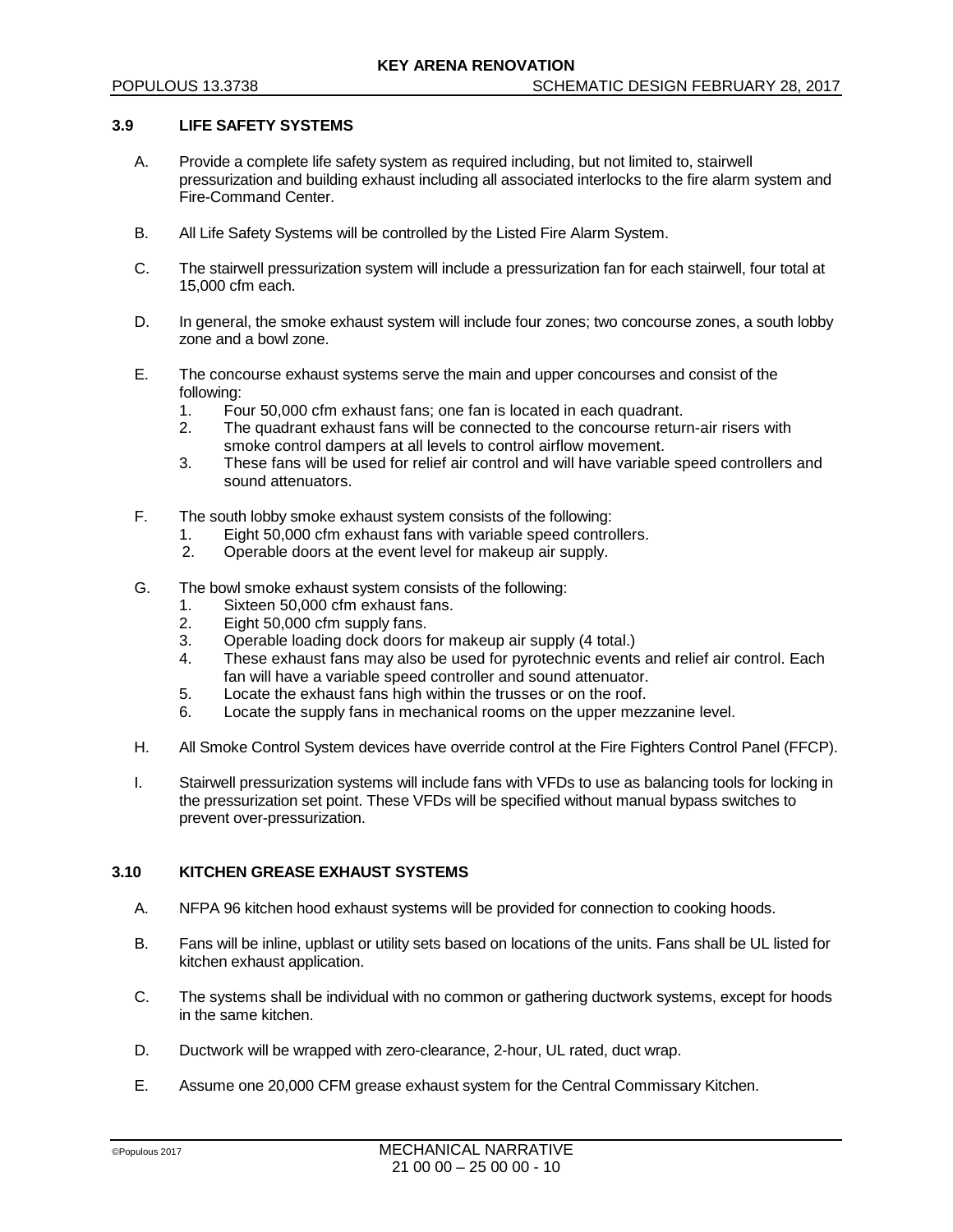- F. Provide approximately eight 8,000-cfm and four 5,000-cfm grease exhaust fans and grease duct systems for exhaust hoods in cooking concession stands located around the arena.
- G. Include an allowance for two connections at each cooking hood (stands and Kitchen).

## **3.11 MISCELLANEOUS REQUIREMENTS**

- A. Provide Vibration Isolators on all reciprocating or rotating equipment. Packaged fans, which are internally isolated with springs, do not require additional isolation. Provide spring and rubber-in – shear vibration isolation hangers for all suspended equipment of ½ HP or greater.
- B. Provide identification of all equipment, control cabinets, ductwork, etc.

#### **3.12 START-UP**

- A. Division 23 shall include services of factory-trained representatives for a period of at least ten (10) working days to supervise initial start-up and assist in necessary adjustments to place the equipment in operation.
- B. In addition to start-up time, include additional five (5) days to train designated operation personnel to safely and properly operate and maintain the equipment.
- C. Provide appropriate staff to support the full commissioning process required per the USGBC LEED program.

## **PART 4 - CONTROLS**

## **4.1 GENERAL**

- A. A complete DDC, Building Management System (BMS) will be provided using electric dampers, motors, etc., for control.
- B. The BMS will be provided under Division 23.
- C. The BMS will be a direct digital electronic control (DDC) system. The BMS will be connected to the existing campus system for complete monitoring, scheduling, and control from both the building and the central campus control. All hardware and software used shall be compatible, and the system shall include a web based front end. The system shall consist of programmable control modules at the equipment, building control modules as needed, and a PC computer front end with the ability to communicate over a local area network and via the Internet.
- D. All control valves, damper operators, and VAV box actuators will be Belimo (or equivalent) electronic actuators operated by a DDC control interface. All heating water and chilled water valves at the air handlers will have 2-way control valves.
- E. The BMS system shall connect to major energy using HVAC and plumbing systems and components for control, scheduling, optimizing, recording, trending, maintenance management, trend logging, etc. The BMS will be easily programmable and provide flexibility to handle the intermittent use of the facility. Programmed sequences and schedules will maximize energyefficiency within the facility.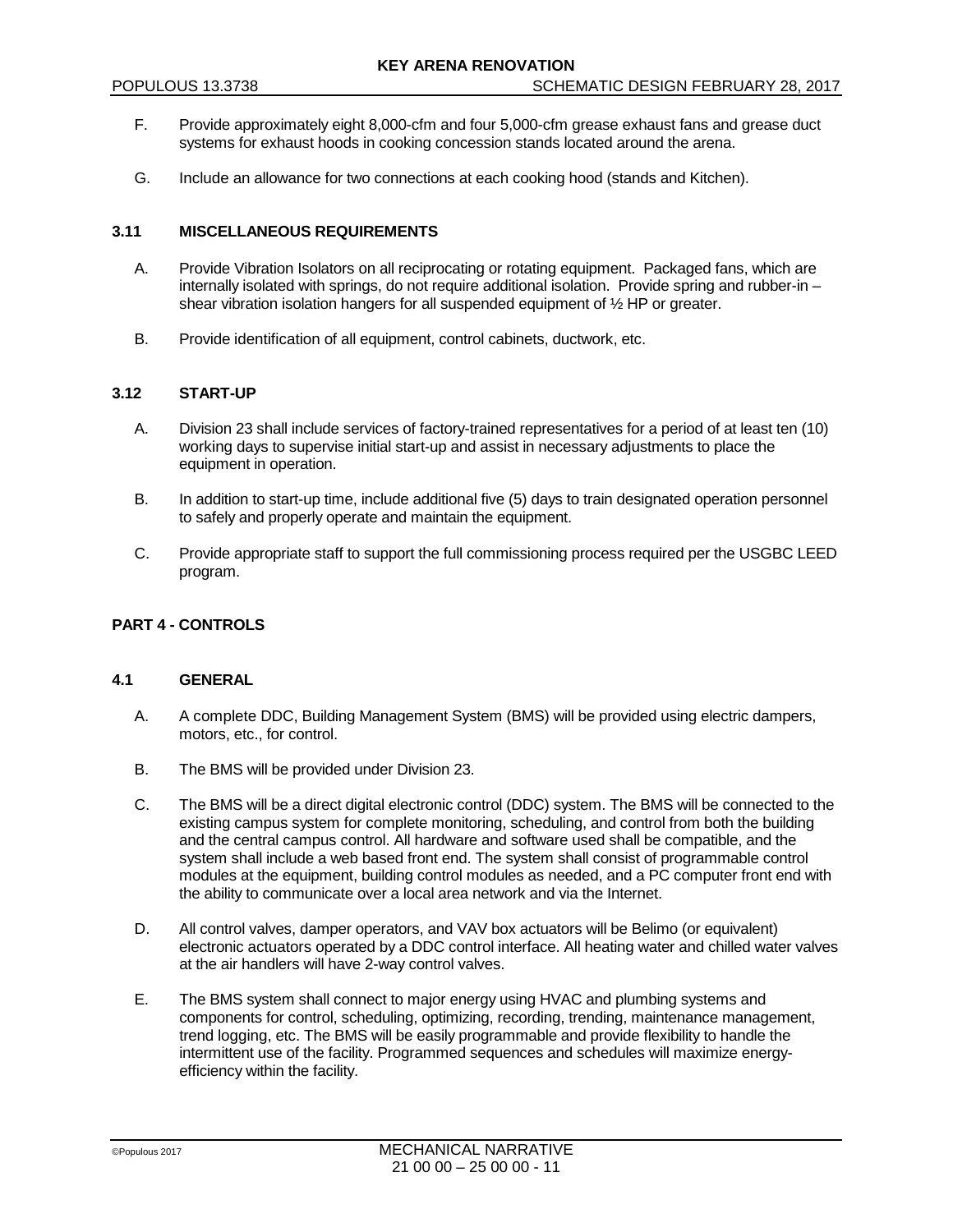- F. The control systems shall meet the following overview intent:
	- 1. "The architecture of the system shall be fully open and seam-less. It shall be built around industry standards to meet today's needs of the proposed facility yet be able to accommodate the future. The system shall be modular and distributed in nature. The architecture shall be fault-tolerant so that no single point failure can bring down the whole system. Control strategies shall be contained in stand-alone controllers, independent from each other and the rest of the system. Despite independence, controllers shall share information or be directed by a supervising controller to handle exceptions. The system shall be easy to use and understand. The operator workstation shall include a full graphic user interface. The operator shall be able to command points from a "mouse" but also be able to extract management reports, live dynamic trend data, and historic information in the same way."
- G. Coordinate the smoke control panel, which will be provided as part of the Listed Fire Alarm System. Coordinate appropriate graphics matched to the smoke control and stairwell pressurization systems described herein. This system shall provide the Fire Department with the capability to determine what portion of the system is automatic mode and allow them to control the system manually.
- H. The control system shall re-boot after a power failure and resume normal activities.
- I. The BMS shall have the ability to page an engineer on duty when there are certain alarm troubles, as designated by the operating staff.
- J. The BMS shall include the main "front end" in the engineering offices as well as interface connections points at each level and at each equipment room.
- K. The controls contractor will make available to the operating staff, training sessions designed to leave the operating staff with "hands-on" capability.

# **PART 5 - DESCRIPTION OF THE PLUMBING SYSTEM**

### **5.1 GENERAL**

- A. Systems will be designed and installed in accordance with Local Building and Plumbing Codes, applicable standards, and County ordinances. Only approved materials and installation methods will be allowed. The Plumbing System includes:
	- 1. Domestic Cold Water System
	- 2. Domestic Hot Water System
	- 3. Sanitary Drainage System
		- a. Includes condensate drainage
	- 4. Storm Drainage System
	- 5. Interface to sub-soil drainage system per Geotech requirements.
	- 6. Natural Gas System
	- 7. Carbon Dioxide Distribution Piping
- B. No plumbing piping shall be installed above or in any electrical rooms, vaults or electrical spaces.
- C. Provide adequate clearance for piping and equipment in all areas.
- D. Domestic cold water, hot water, and hot water recirculation piping will be run to serve all equipment and fixtures as shown on the architectural drawings and program. The Plumbing Drawings further detail typical fixture configurations and piping, but the architectural drawings and program shall be utilized to determine actual fixture counts.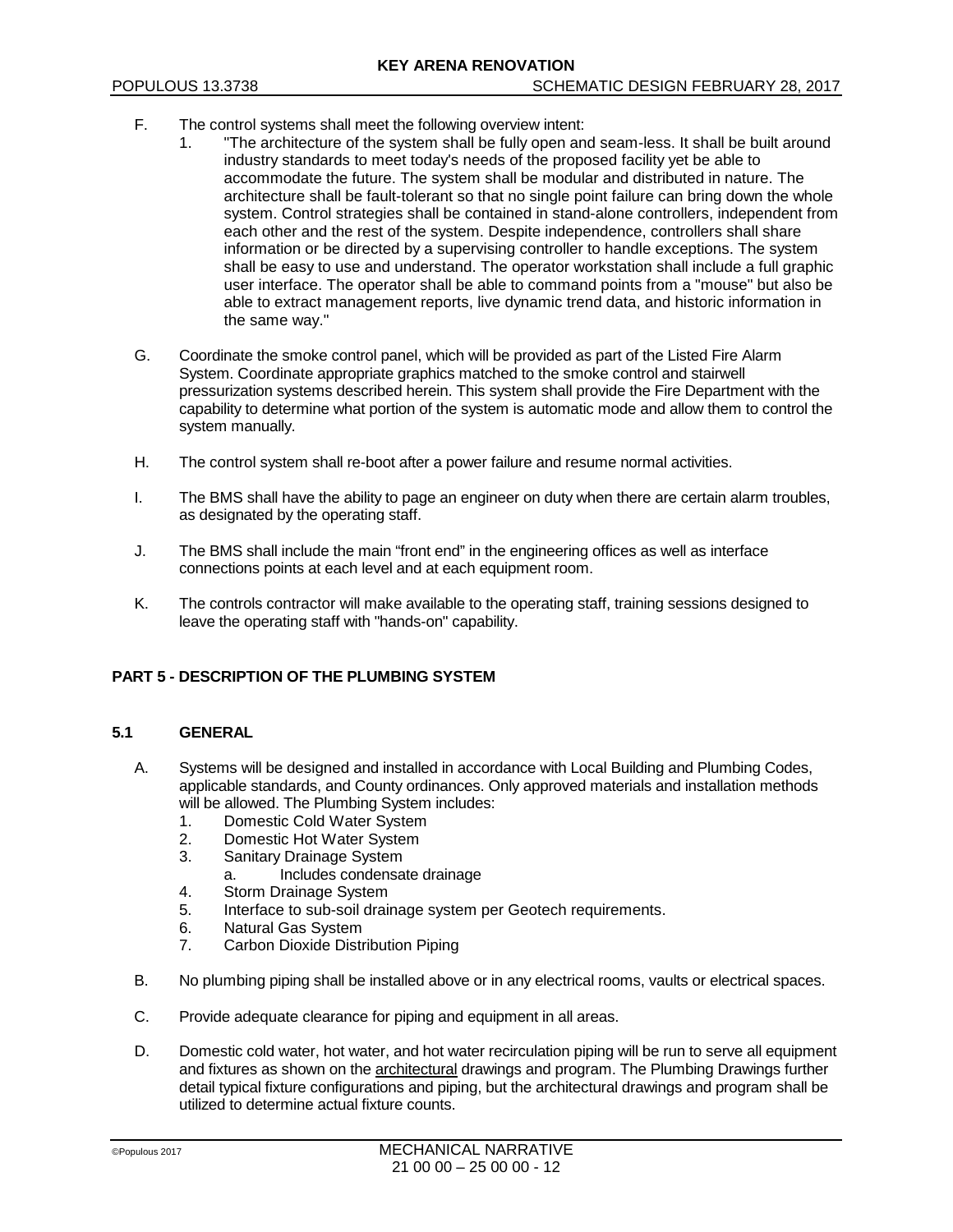- E. Where piping penetrates fire separations, an approved fire stopping installation shall be provided.
- F. Domestic water piping shall be Type "L" hard copper tube third party certified. Joints shall be made with lead free solder. Piping over 2" shall be brazed or joined using Victaulic style roll groove couplings.
	- 1. As an alternative material, stainless steel will be allowed on pipe 3" or larger.

### **5.2 DOMESTIC COLD WATER**

- A. Provide a dedicated water service.
	- 1. The arena will have one 8" water service.
	- 2. Provide appropriate reduced pressure backflow prevention, meter and bypass arrangement assembly consistent with local water department requirements.
	- 3. The meter will be inside the building to prevent tampering.
	- 4. The piping will be sized for the peak usage expected in this facility; this peak will greatly exceed minimum code requirements.
		- a. Assume 600-1000 GPM as the domestic water demand peak.
- B. Provide a triplex booster pumping system to boost water pressure for 55-psi at most remote concession stand. A PRV station will be provided where pressures exceed 80-psi. One of the pump motors shall be on emergency power. The horsepower of the pumps will be evaluated once flow/pressure data is confirmed.
	- 1. Provide one low-pressure (80-psi) loop around the Mezzanine Level. This loop will serve the Event Level and Main Concourse.
	- 2. Provide one high-pressure (120-psi) loop around the Mezzanine Level. This loop will serve the levels above Main Concourse.
- C. Interior cold water hose bibs with backflow preventers will be provided for mechanical rooms, staging/loading, etc. Provide recessed, cold water wall hydrants in all general public toilet rooms.
- D. The system will be designed to prevent water hammer conditions by providing shock arrestors for quick closing valves.
- E. Isolation valves will be provided for each group of fixtures.
- F. All cold water piping will be insulated and covered with a fire retardant jacket.
- G. Assume a reduced pressure backflow preventer is required for irrigation and will be provided by the Irrigation Contractor.
- H. Drinking water will be provided by individual drinking fountains for all public areas. These fountains will be located throughout the building and will not be provided with chillers. Electric water coolers will only be provided at the Club Lounges, Suite Level, Locker Rooms, and Administrative Areas.
- I. Provide a 2" water service to the Jet Ice System, which is provided by another Division.
- J. Provide a water softener system to serve the 8" water service sized for a flow of 500 GPM

### **5.3 DOMESTIC HOT WATER**

A. The central hot water system will include dedicated, gas-fired water heaters with associated storage tanks. The Event Level, Mezz Level and Main Concourse will be served from (2) 2,000 MBH input domestic water heaters coupled with (2) 1500 gallon vertical storage tanks.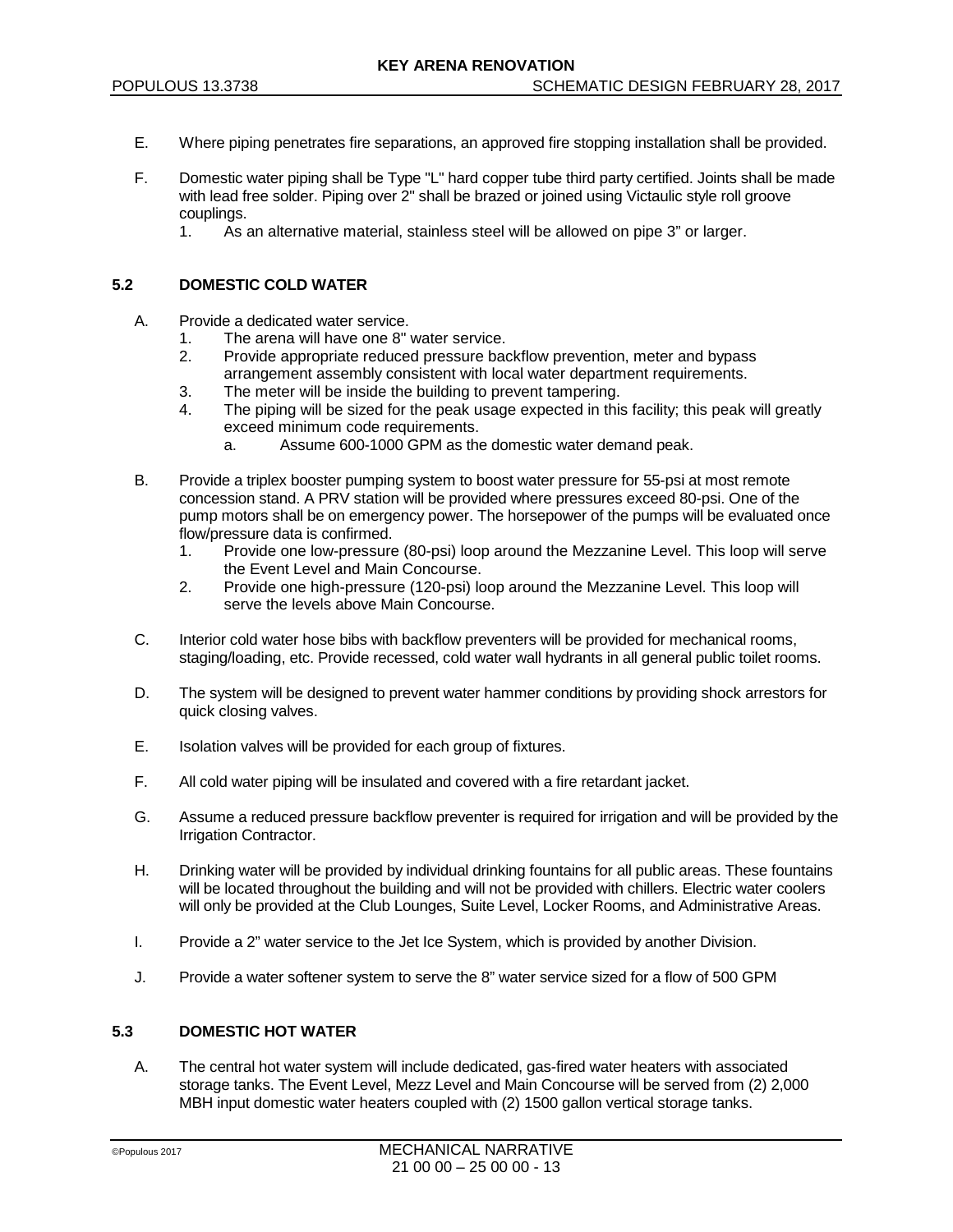- B. Electric water heaters will be provided for all concessions above the Main Concourse. The public toilet rooms above the Main Concourse will also be served by electric water heaters.
- C. Remote fixtures will be served by instantaneous water heaters.
- D. Provide a 140°F main loop, with associated recirculation line, around the Mezzanine Level to serve all spaces up to and including the Main Concourse, including concessions. Tempering valves will be required where serving plumbing fixtures.
- E. All hot water piping will be insulated and covered with a fire retardant jacket.
- F. Hot water temperature will be maintained on long runs of distribution piping by use of hot water return circulation systems including a main recirculation loop at the Event Level.
- G. The Zamboni Room will be provided with separate water heaters capable of producing 170ºF water for the Zamboni. Pre-heat for this hot water may come from an auxiliary condenser included on the ice-chiller skid. The heaters, as well as an R.O./Jet Ice System, will be provided as part of the Ice Plant/Ice Sheet Package. Refer to, "Part 9 – Ice Plant" herein.
- H. Hot water shower heads will be provided in the ice melt pit.

## **5.4 SANITARY DRAINAGE SYSTEM**

- A. The sanitary sewer system will be a standard commercial grade system with schedule 40 cast iron waste and vent piping, heavy duty couplings.
- B. Plumbing fixtures will be drained by gravity to five feet outside building where the Civil Division will connect the mains to service lines on the site. Adequate gradients will be maintained to ensure a self-cleansing velocity. Cleanouts will be provided per code.
- C. Floor drains will be provided where required adjacent to equipment, in toilet rooms and in wet mechanical rooms. All floor drains and floor sinks except shower drains shall be equipped with trap primers. Insulate exposed sanitary lines feeding floor drains at ice dump locations.
- D. Provide oil interceptors at escalator drains.
- E. Provide sand/oil interceptor at the Dock.
- F. Provide one 10,000-gallon below-grade grease interceptor. Route all grease waste from the Kitchens and Commissary through the grease interceptor.
- G. Provide point of use grease traps at the three compartment sinks in concessions and pantries in lieu of routing through the central interceptor. To be confirmed with local jurisdiction.
- H. A sump pump will be used to drain the Zamboni pit. Another will be located at the ice melt pit. Provide "Oil Minder" pumps at cast elevator sumps.
- I. Provide drainage at the Zamboni parking area.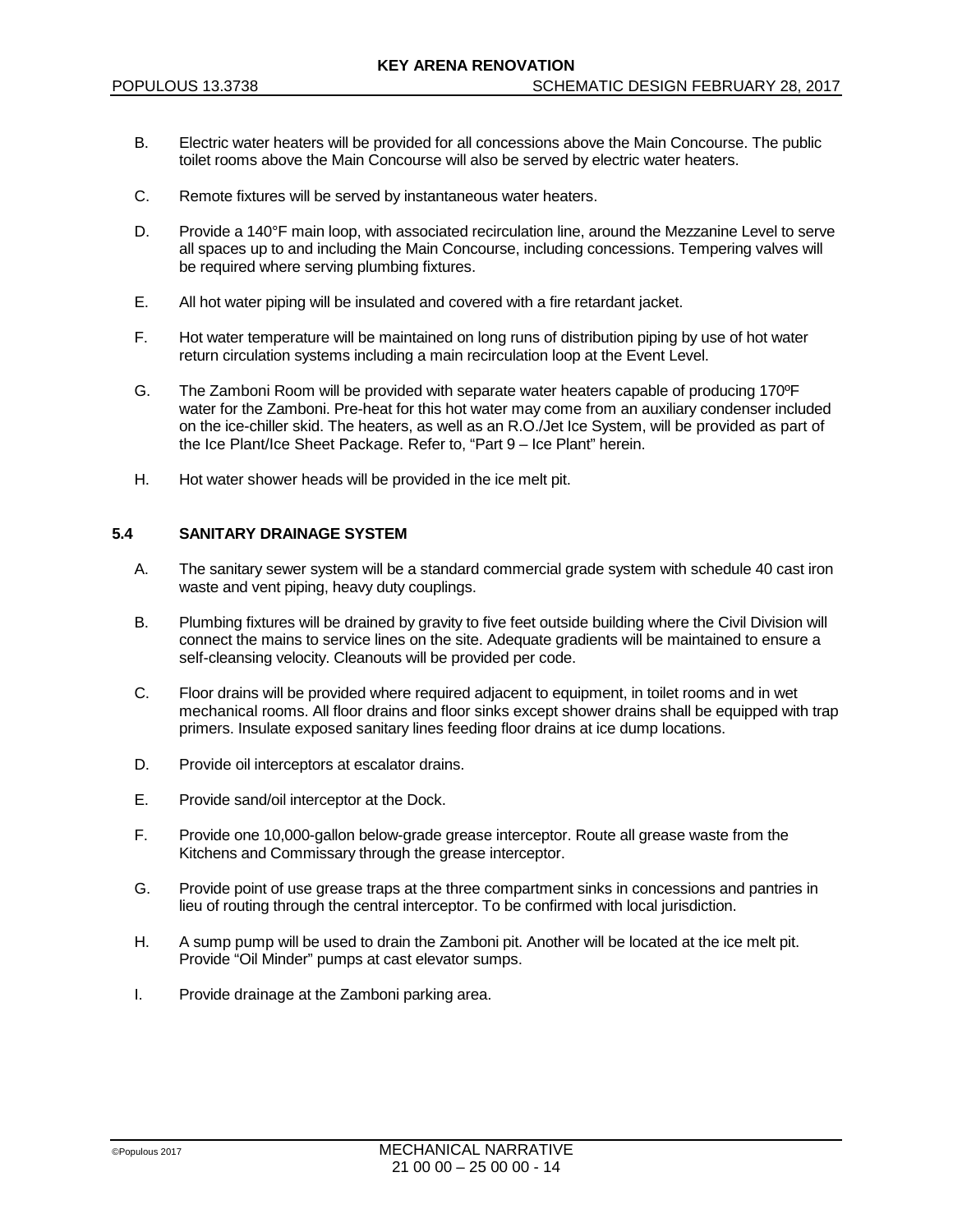### **5.5 STORM DRAINAGE SYSTEM**

- A. The storm sewer system will be a standard commercial storm system with cast iron piping sized for the code-mandated per-hour (2") rainfall.
- B. Roofs will be drained by gravity via roof drains through inside leaders and risers to site storm lines five feet outside the building. From this point, the Civil Division will route the mains to connection points on the site.
- C. Overflow drainage will be through separate, overflow drains, leaders, and risers. Overflow risers will be routed to daylight through "lamb's tongue" outlets at grade.
- D. All horizontal storm lines and other piping subject to "sweating" will be insulated for the entire length.
- E. Piping will be cast iron or Schedule 10 galvanized steel. Heavy duty couplings.
- F. Storm piping installation Utilize heavy duty, 8 psi, no-hub couplings for cast iron. No-hub may only be used on piping within 20' below the roof. This limitation is to prevent a failure of the 8 psi rated couplings in the event of a downstream system blockage. Threaded or mechanical couplings with Schedule 10 galvanized piping are acceptable for all locations.

### **5.6 SUBSOIL DRAINAGE**

A. Provide an allowance for a sump with a duplex pumping system piped to storm sewer.

## **5.7 NATURAL GAS SYSTEM**

- A. The gas meter and main pressure regulator will be located at the Dock. From the meter location, medium-pressure gas lines will be routed above grade to inside the building.
- B. Inside the building, the natural gas system shall consist of a gas main distributed around the Event Level with risers and laterals routed to locations requiring natural gas. The distribution pressure will be 5-psig. Gas-fired equipment and service includes:
	- 1. Domestic water heaters
	- 2. Zamboni water heaters
	- 3. Laundry
	- 4. Cooking equipment at the Kitchen and Concessions
	- 5. Desiccant reactivation
- C. Above ground piping shall be Schedule 40 Black steel pipe with 150 pound malleable screwed fittings. Provide welded fittings on concealed pipe located in return air plenums.
- D. Any required pressure regulating valves (PRVs) shall be vented to the outdoors as required by local code. Vents from PRVs shall be increased one pipe size for each 50 feet of run.
- E. Vent limiting devices on PRVs shall not be allowed on indoor locations unless specifically approved by the local AHJ.

## **5.8 CARBON DIOXIDE DISTRIBUTION SYSTEM**

A. Furnish and install a complete, fully-operational carbon dioxide (CO2) distribution system to serve all CO2 usage points in the arena.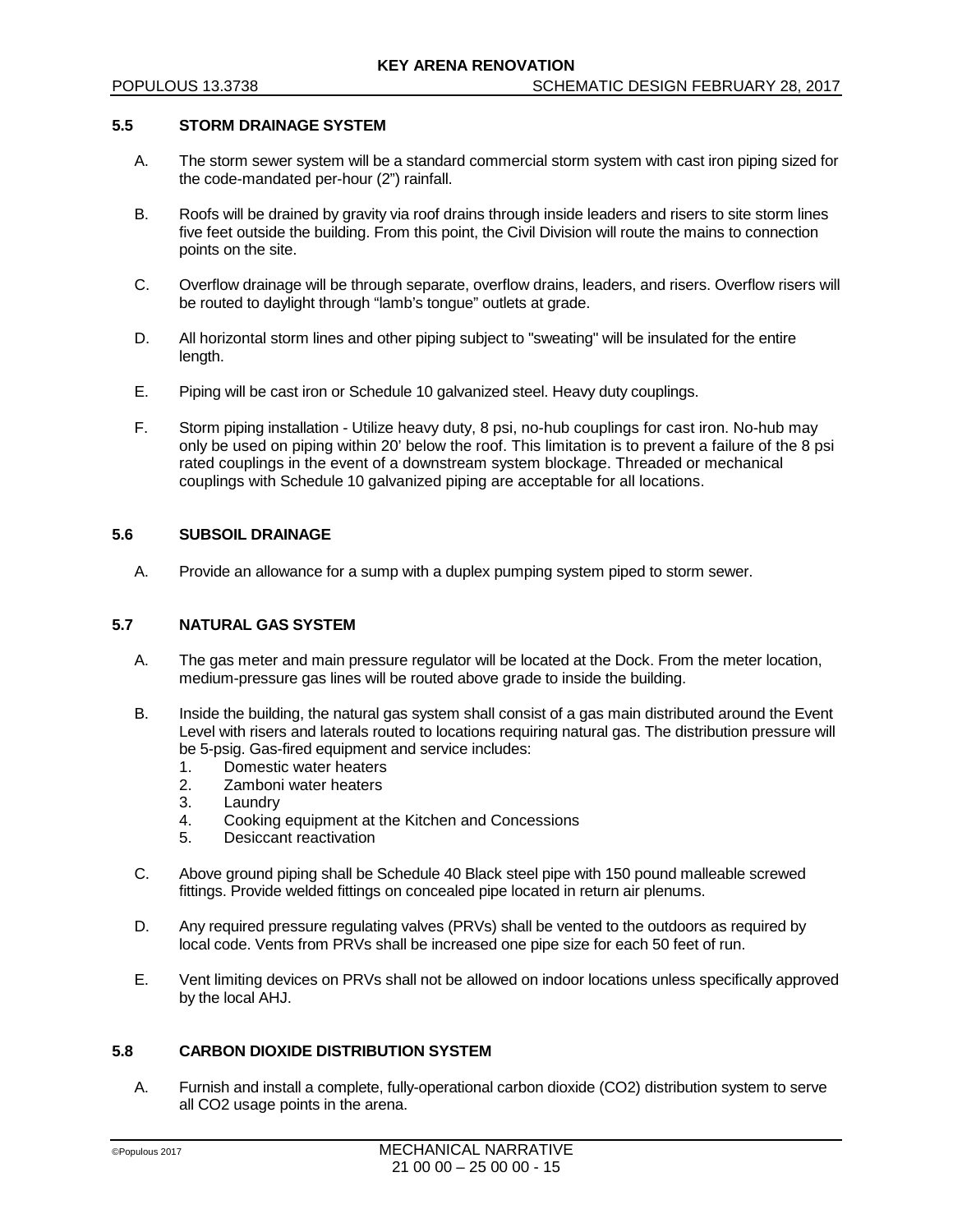- B. The system shall serve all Food Service areas including but not limited to concessions, bars, pantries, kitchens, and beer storage rooms.
- C. Include all piping, fittings, and associated components to form a complete, low-pressure distribution system. Liquid CO2 storage tanks, heaters, and liquid CO2 filling ports will be furnished and installed by the CO2 supplier and are not part of this specification.
- D. All piping shall be type K copper. Provide a 1" horizontal distribution loop around the Event Level, 3/4" risers in each quad, 3/4" horizontal distribution at each level in each quad, and 1/2" branches. All joints shall be brazed; use a nitrogen purge during brazing. All drops shall include an isolation valve at the start of the drop, a hi-flow regulator with gauge, a check valve, and a shut off valve at the terminus of the drop. Additional isolation valve shall be provided at every tee and at the start of each riser.
- E. The completed piping systems shall be cleaned and tested for impurities prior to use. All piping shall be labeled per the requirements and standards for this project.
- F. Refer to the Food Service narrative for additional requirements.

### **5.9 PLUMBING FIXTURES**

- A. Assume the plumbing fixtures will be per code requirements for the various spaces and per the occupant load outlined in the architectural package.
- B. Provide standard commercial quality materials and methods for the public areas. Higher quality fixtures shall be provided in the Suites and Clubs.
- C. Assume the following:
	- 1. Wall-supported, wall outlet water closets with battery powered 1.28 GPF low-flow flush valves in public spaces.
	- 2. Individual urinals with battery powered .125 GPF low-flow flush valves in public spaces.
	- 3. Wall-mounted lavatories in public toilets battery powered .5 GPM faucets.
	- 4. Higher end space lavatories will have counter mounted bowls and battery powered .5 GPM faucets
	- 5. Locker room area lavatories will have counter mounted bowls with manual .5 GPM faucets
	- 6. Bar sinks in suites.
	- 7. Stainless steel kitchen and bar sinks.
	- 8. Non-refrigerated stainless steel drinking fountains in all public spaces and stainless steel refrigerated water coolers in all team and private patron spaces. Water coolers and drinking fountains to be stainless steel.
	- 9. Showers will include balanced pressure mixing valves with 1.5 GPM flow restrictors in the heads.
	- 10. Hose bibs connected to the buildings potable water system will be provided throughout the building utility areas including recessed wall hydrants around the exterior perimeter and at the truck dock adjacent to the dumpster area.
	- 11. Emergency showers and eye wash stations will be provided for hazardous areas in machine rooms.
- D. Fixtures will be provided with chromium plated brass trim and individual stop valves.
- E. Appropriate "Barrier Free" fixtures will be provided in accordance with ADA requirements.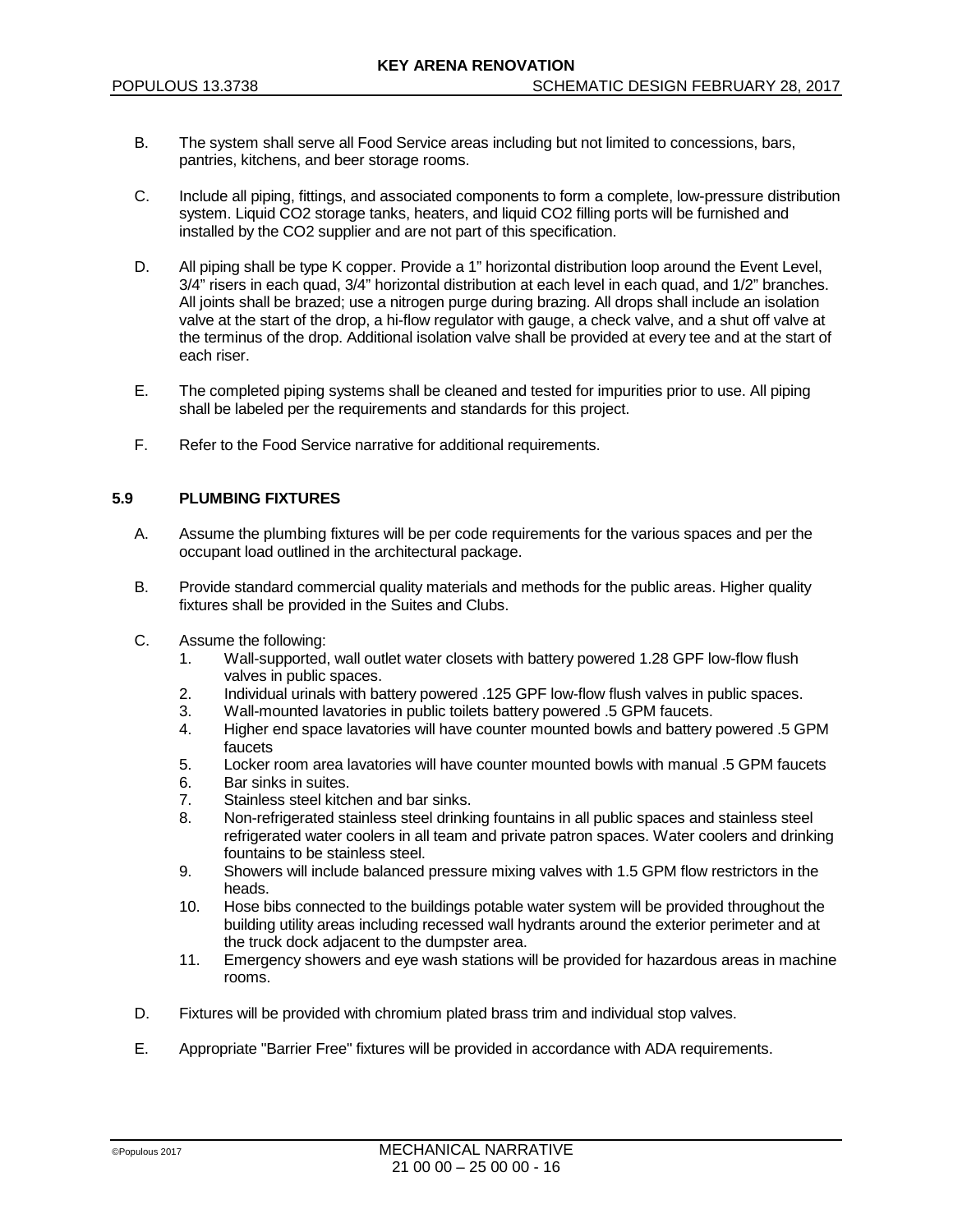- F. All accessible hand wash faucets will be provided with an ASSE 1070 approved tempering valve.
- G. All fixtures and valves in contact with the domestic water system shall comply with NSF 71

## **5.10 CONCESSION SERVICES**

- A. The following utilities are identified for planning and early costing exercises.
- B. The following utility services should be planned for concession stands.
	- 1. Assume a 4" sanitary sewer service at each stand.
	- 2. All fixtures/drains receiving grease waste will route through a central grease interceptor.
	- 3. If allowed by local jurisdiction, utilize point of use grease traps at the three compartment sinks in lieu of routing stand to the central interceptor
	- 4. 1-1/2" water service.
	- 5. 1-1/2" hot water service from the central domestic hot water system.
	- 6. 500 MBH gas service at cooking stands.
- C. The following utility services should be planned for Commissary Kitchen.
	- 1. Assume a 6" sanitary sewer service.<br>2. Assume 4" grease waste service.
	- Assume 4" grease waste service.
	- 3. 2" water service.
	- 4. 2" hot water service from the central domestic hot water system.
	- 5. 2,500 MBH gas service.

#### **5.11 START-UP SERVICES**

- A. Division 22 shall include services of factory-trained representatives for a period of at least seven (7) working days to supervise initial start-up and assist in necessary adjustments to place the equipment in operation.
- B. In addition to start-up time, include additional two (2) days to train operation designated personnel to safely and properly operate and maintain the equipment.
- C. Plumbing start-up services shall be included for each of the following:
	- Domestic water booster pumps
	- 2. Water Heaters
- D. Provide appropriate staff to support the full commissioning process required per the USGBC LEED program.

# **PART 6 - FIRE PROTECTION**

### **6.1 FIRE PROTECTION SUMMARY**

- A. The Fire Protection systems will be designed to conform, as a minimum, with the following codes and standards:
	- 1. Drawings and documents produced by Populous.<br>2. The International Building Code (IBC), 2012 Editic
	- 2. The International Building Code (IBC), 2012 Edition.<br>3. The National Fire Protection Association (NFPA). La
	- The National Fire Protection Association (NFPA), Latest Edition.
	- 4. The National Electrical Manufacturers Association (NEMA).
	- 5. American Society for Testing Materials (ASTM).
	- 6. American National Standards Institutes (ANSI).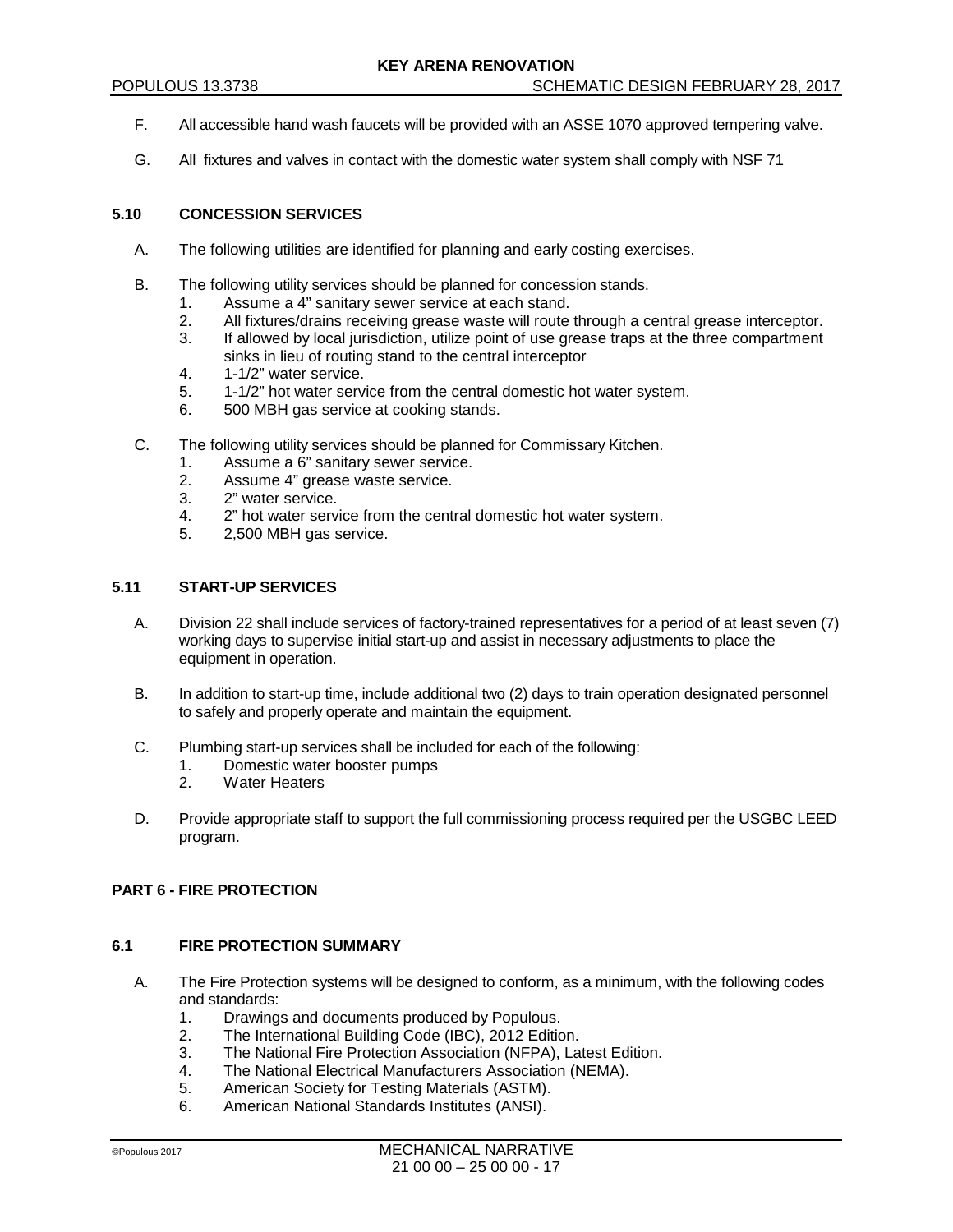- 7. American Water Works Association (AWWA).
- 8. Underwriters Laboratories (UL).
- B. Sprinkler Systems Design Criteria:
	- 1. The building sprinkler systems will be hydraulically calculated to meet the coverage classifications as described herein.
	- 2. The installing contractor will provide the sprinkler system design layout and hydraulic calculations in accordance with design specifications. The installing contractor will become the Engineer of Record for the fire protection system. All routing of sprinkler piping will be pre-approved by Populous and M-E Engineers, Inc., during the shop drawings phase.
	- 3. Sprinkler systems will be zoned per quadrant and per floor with additional zones to match the smoke control system zones.

## **6.2 FIRE PROTECTION SYSTEM DESCRIPTION**

- A. Building Fire Sprinkler and Standpipe System:
	- 1. Provide a fire protection system consisting of a fully sprinkled building and combination Class I standpipes installed per Fire Department requirements.
	- 2. Design the sprinkler system for Hazard Classifications in conformance with NFPA. Refer to the project specifications for sprinkler densities, which may exceed NFPA occupancy requirements.
	- 3. Provide a 1,250-gpm electric fire pump, and an associated jockey pump, conforming to the requirements of the AHJ. Provide a test header.
	- 4. Provide on-site fire water tank(s) as required by local Codes.
	- 5. Standpipes shall conform to NFPA 14 requirements including but not limited to:
		- a. Drain line.
		- b. Outlets (2-1/2") located at (to be confirmed with AHJ):
			- 1) Inside the stairwell at each intermediate floor landing.<br>2) Each side of a horizontal exit.
			- $2)$  Each side of a horizontal exit.<br>3) The roof.
			- The roof
			- 4) Top of most remote standpipe for testing.
			- 5) One at each "corner" of the Event Level for use on the floor.
			- 6) Other locations required by the AHJ.<br>
			7) Pressure reducing valves where regu
			- Pressure reducing valves where required.
			- 8) Provide system to maintain flow and pressure requirements per NFPA.
	- 6. Provide wet sprinkler system throughout the building. Sprinkler heads shall be concealed type in all finished areas and upright type in open ceiling areas. Where located in ceiling tile systems, center sprinkler heads in the ceiling tile. All heads shall be quick-response.
	- 7. Assume a fully sprinklered bowl until such time as the AHJ approves elimination of heads.
	- 8. Provide a complete dry-pipe system in interior dock area to prevent accidental discharge from freeze-up conditions.
	- 9. Provide Pre-Action and dry chemical (i.e. FM-200) systems at the following locations:
		- a. Main Telecom Room<br>b. Scoreboard Control R
		- b. Scoreboard Control Room and Amp Room<br>c. TV Truck Head End Room
		- TV Truck Head End Room
		- d. Data Center
		- e. Wireless Equipment Room
	- 10. Branches to individual sprinkler zones will be provided with monitored control valves and water flow switches as well as a system drain/test connection. All control valves and water flow switches will be annunciated at the life safety control panel.
	- 11. All isolating and sectionalizing valves on the fire protection system will be provided with tamper switches that will be annunciated at the life safety control panel.
	- 12. Fire extinguishers will be provided by others and located throughout the building. Make provisions for hose valve cabinets to hold an extinguisher. Coordinate with the Architect.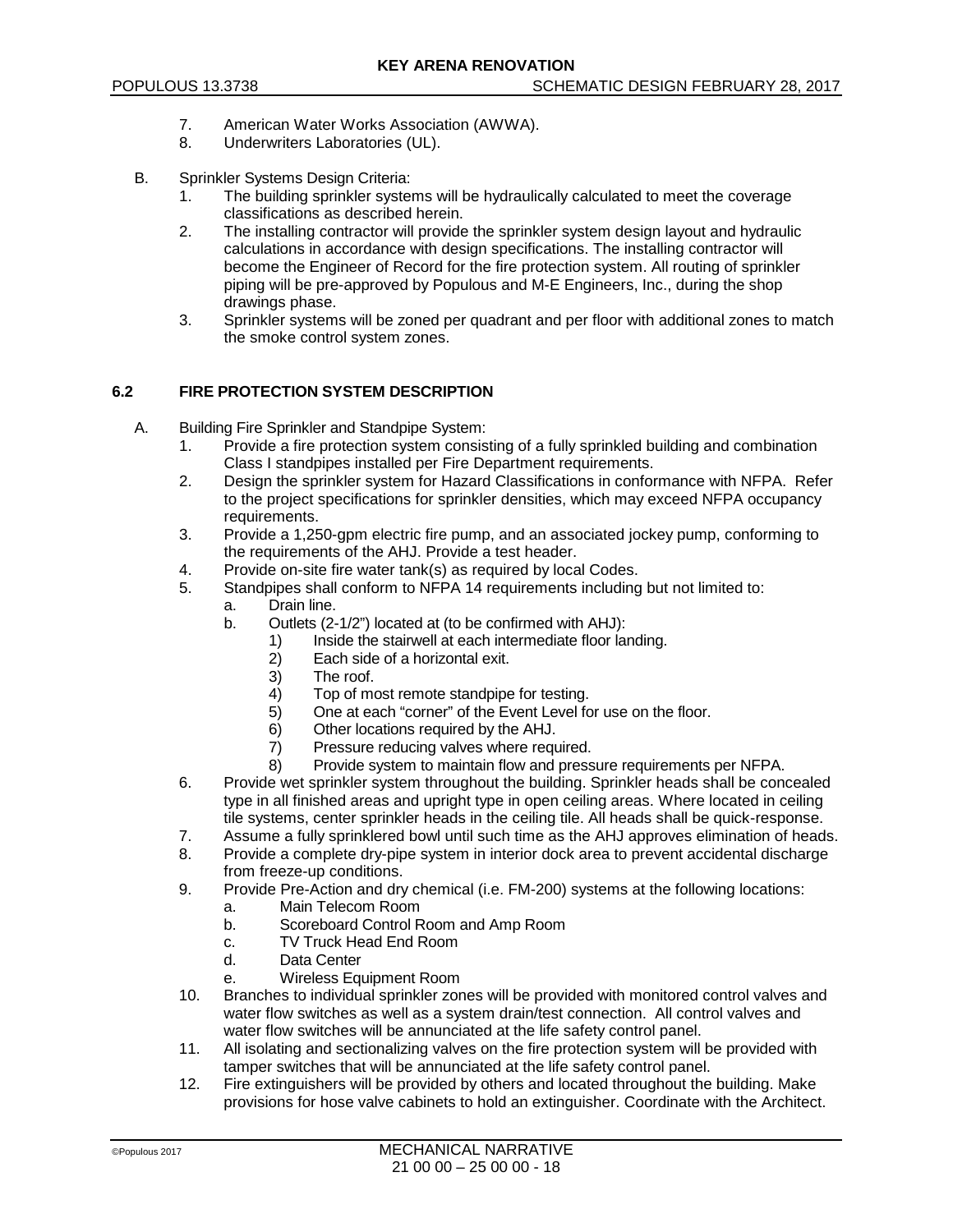- 13. Pedestal-type or surface-mounted Fire Department Connection(s) will be provided at the building's exterior in accessible areas to enable the Fire Department to pump water directly into the system. Assume multiple locations on opposite sides of the arena.
- 14. Meet all the requirements of the local water department.

## **6.3 PIPE AND FITTINGS**

- A. Pipe
	- All wet sprinkler piping above grade will be s10 or s40. The use of threadable lightwall pipe with a corrosion resistance rating (CR) less than 1.0 will not be permitted.
	- 2. All dry sprinkler piping will be schedule 40, galvanized.
	- 3. All sprinkler piping exposed to the public will be painted as directed by the Architect. Dry pipe piping will be painted with an epoxy-based paint.
	- 4. All underground piping will be cement lined, ductile iron pipe, wrapped in a full polyethylene sleeve. Additional precautions as may be required for cathodic protection will be applied.
- B. Fittings
	- 1. Fittings for above-ground pipe less than 1-½" will be threaded. Fittings for above-ground pipe 1-½" and larger will be threaded or grooved.
	- 2. The use of grooved end fittings will be limited to one manufacturer. Due to recent history of failures, it is recommended that all grooved end fittings be proprietary to United States manufacturers only.
	- 3. The use of press-fit or compression type fittings will not be permitted. The use of mechanical tees will not be permitted.
- C. Underground pipe fittings will be in accordance with NFPA 24.

## **PART 7 - TESTING AND BALANCING**

### **7.1 GENERAL**

- A. Fully tested and balanced systems will be provided that include the following:
	- 1. Water balancing (domestic, chilled, heating). Include balancing of all PRVs on the domestic water system.
	- 2. Air balancing including bowl diffusers, which requires careful sequencing and planning during construction.
	- 3. Control system functional testing including testing of all VAV boxes, thermostats, chilled water and heating water systems, generator, fire pumps, alarms, etc.
	- 4. Domestic water pump start up.
	- 5. Water treatment results testing.
	- 6. Monitoring of pipe and duct pressure testing.<br>7. Life Safety Systems testing.
	- Life Safety Systems testing.
	- 8. Code required testing.
	- 9. Other tests as are considered industry standard.
- B. Testing and balancing will be performed by an independent firm specializing in this work with a Registered Professional Engineer in charge of the work. T&B firm shall provide a certified test and balance report sealed by a professional engineer registered in the State of Washington.
- C. Test certificates, forms, charts, logs, etc., will be provided for record.
- D. Balancing reports will be provided for record and reference.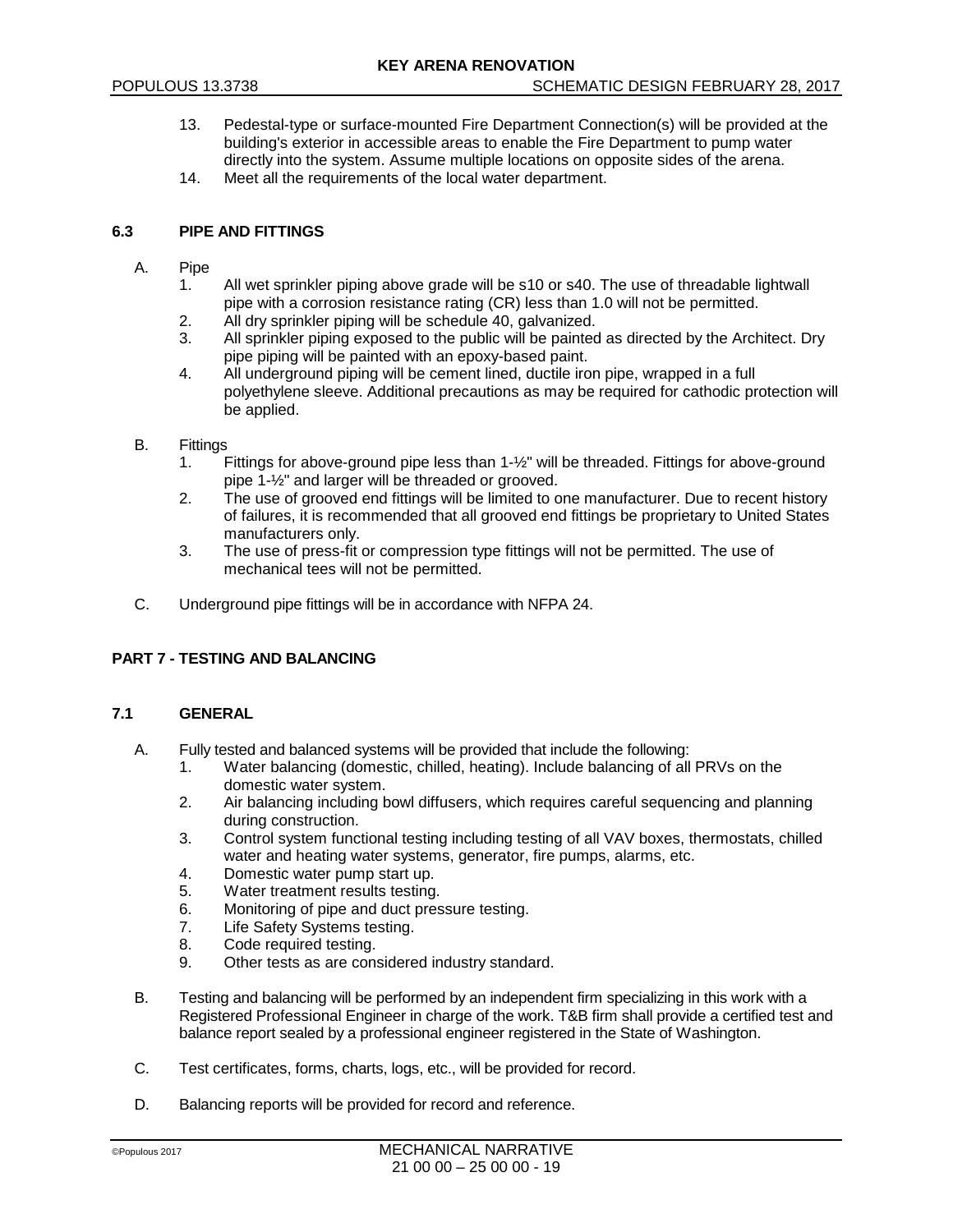- E. Periodic call backs for re-testing during 1st year are to be included. Include two specific calls back, at the Owner's discretion, to adjust bowl diffusers after several events.
- F. Test and balance contract to be held with General Contractor.
- G. The installing contractor will perform other tests, including:
	- 1. Pipe pressure testing.<br>2. Duct pressure testing.
	- Duct pressure testing.
	- 3. Code required testing.

### **PART 8 – MECHANICAL SPECIFICATIONS**

### **8.1 DUCTWORK**

- A. Ductwork will be constructed, installed, and tested in accordance with SMACNA standards. Ductwork shall be galvanized sheet metal. Round ductwork shall be with a spiral seam. Longitudinal seams, knock down, fiberglass ductboard or flexible duct over 8 feet will not be allowed. Rectangular duct shall be constructed with standing seam, braced per SMACNA. Ductmate fittings (or approved equal) are allowed. Install all ductwork upstream of VAV boxes to +4" wc (medium pressure). Ductwork downstream of VAV boxes will be constructed to +2" wc. Construct return and exhaust duct to -2" wc.
- B. Grease Exhaust Ductwork; welded black steel.
- C. Aluminum duct for exhaust at Locker Rooms. Welded stainless steel duct for dishwasher exhaust.
- D. Bowl Ductwork; Double wall with 2" insulation and perforated inner wall.

## **8.2 INSULATION**

- A. Piping and ductwork insulation, materials, and thickness will comply with the requirements of ASHRAE 90.1 - 2010.
	- 1. Insulation will be finished with all-purpose jacket where it is within mechanical rooms, service rooms, shafts and ceiling spaces (i.e., where concealed from public view). Insulation shall be installed to prevent condensation forming on all piping and ductwork.
	- 2. Where exposed to public view, insulation shall have an additional UL approved fabric jacket over the all-purpose jacket with pre-molded PVC covers over fittings. Piping located outside shall have an aluminum jacket.
	- 3. All rectangular supply and return ductwork and the bowl ductwork will be internally lined for acoustic attenuation.
	- 4. Other round duct shall be wrapped unless it is exposed to view. If exposed to view, provide internal liner.
	- 5. All outside air duct to be wrapped.
- B. Cold Plumbing Locations:
	- 1. All domestic cold water piping will be insulated.
	- 2. All cooling coil condensate pans and drains will be insulated and include a continuous vapor barrier.
	- 3. Roof hoppers, and vertical and horizontal storm drains will be insulated.<br>4. Sump pump discharge lines that pass through ceiling spaces will be insul
	- Sump pump discharge lines that pass through ceiling spaces will be insulated.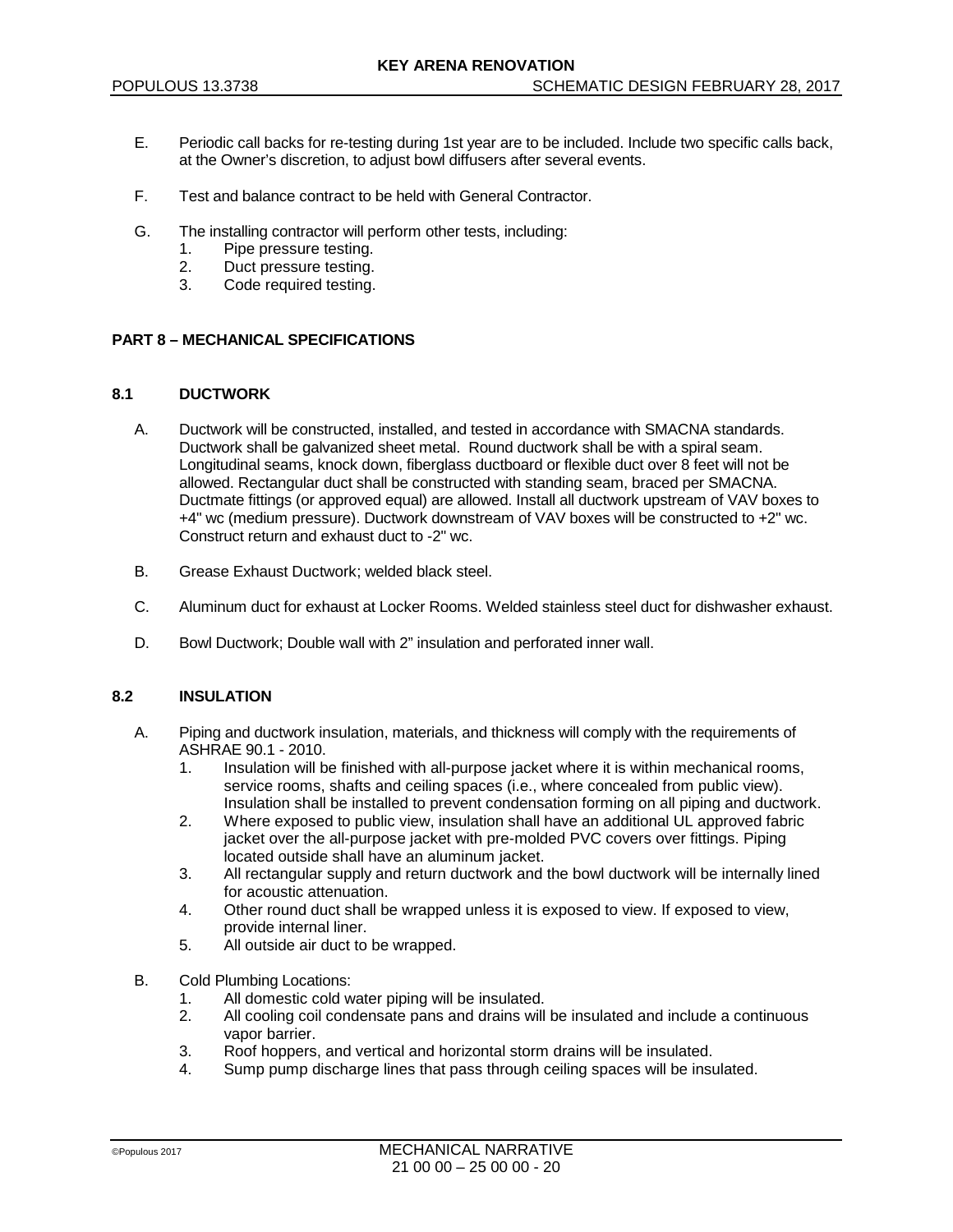- C. Hot Plumbing Locations:
	- 1. All domestic hot water, tempered water, and hot water re-circulation piping will be insulated.
	- 2. Run outs from mixing valves to shower heads will be insulated.
- D. HVAC piping and equipment will be insulated. Provide extra layer of insulation and aluminum jacket on any piping located outside.
- E. Wrap grease duct with 2-hour, zero clearance fire-rated wrap.
- F. Plumbing Equipment Insulation:
	- 1. Domestic hot water storage tanks will be insulated with 2" thick J-M thermo-12 blocks or 2" thick fiber glass AF-570. Finish with  $\frac{1}{2}$ " thick insulating cement and canvas with flintguard #120 white fire retardant lagging adhesive.

#### **8.3 PIPING**

- A. Storm, sanitary, and vent piping cast iron.
- B. Water piping copper or stainless steel.
- C. Chilled water and hot water steel or copper, welded. (Victaulic not permitted.)
- D. Natural Gas Schedule 40 black steel.

## **PART 9 – ICE PLANT**

## **9.1 ICE PLANT AND ICE SHEET SYSTEM DESCRIPTION**

- A. The ice plant will provide temperature control for the ice sheet. The ice plant shall be designed for ice surface temperatures of approximately 18ºF.
- B. Provide both overhead infrared and in-slab ice sheet temperature sensors. The ice plant is designed for a non-low-e ceiling.
- C. A refrigeration skid or commercial chiller system will be provided. This system will include three compressors or chillers in accordance with NHL standards. 300-ton output capacity at 5F evaporator temperature and 100F condensing temperature. Chiller shall consist of two, flooded, shell and tube heat exchangers; 200 tons each.
	- 1. Option 1 is for a custom refrigeration skid.<br>2. Option 2 is for commercial screw chillers.
	- 2. Option 2 is for commercial screw chillers, Trane.
- D. Provide two cold glycol pumps (one pump 100% standby) to serve the ice sheet. Pumps arranged in lead/lag configuration with automatic changeover upon lead pump failure.
- E. Provide two condensers sized at 200 tons each. The condensers shall be piped to a stand-alone evaporative condenser for heat rejection.
- F. Provide two (one is 100% backup) condenser water pumps each sized for one 200 ton condenser.
- G. Provide a glycol-to-heating water heat exchanger, for quick ice removal, at 7,000 MBH.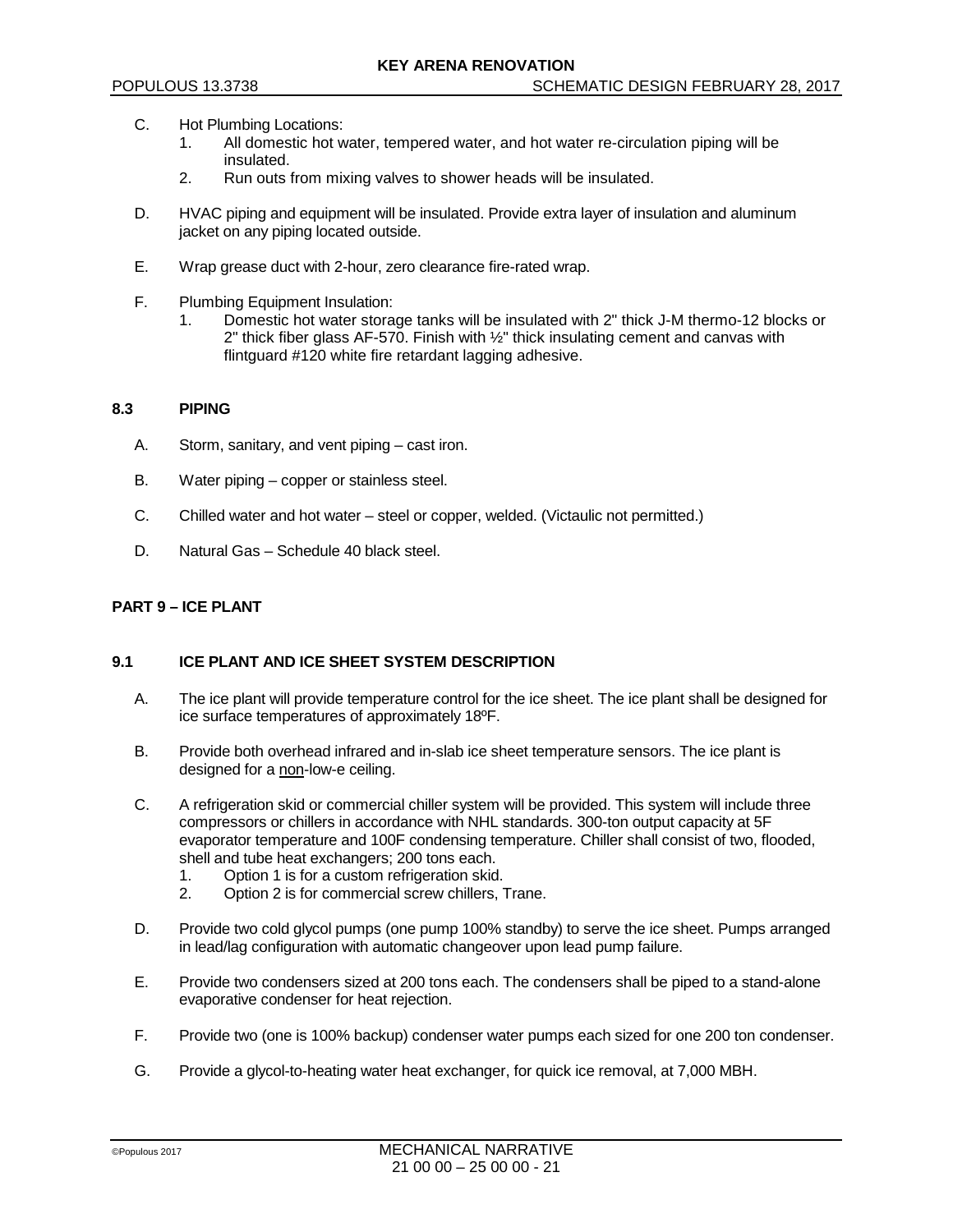- H. Provide a reverse osmosis (RO) water conditioning system for the resurfacing equipment. Provide two, gas-fired water heaters to heat treated water. Provide a hot water and cold water mixing valve to serve the RO system. Heat exchangers for heating of treated water are not acceptable.<br>1 Alternate: Two electric water heaters Alternate: Two electric water heaters.
	-
- I. NHL ice sheet piping:
	- 1. 1-1/4 inch schedule 40 steel pipe, meeting STM S53, will used for the NHL ice sheet.<br>2. Headers and main piping to be steel.
	- 2. Headers and main piping to be steel.<br>3. Ice sheet piping to be 4 inches on cer-
	- Ice sheet piping to be 4 inches on center. Pipe chairs at 6-feet on center.
	- 4. Ice sheet headers to be 10 inch.
- J. The glycol solution will be composed of 40% ethylene glycol. Provide a cold glycol and a warm glycol expansion tank.
- K. Heat recovery will be used for under-slab heating, the Zamboni snowmelt pits and domestic water preheating. Provide a preheat tank with a heat recovery exchanger in the ice chiller plant.
- L. Domestic hot water will be provided, via shower heads, in the ice melt pit for quicker melting.
- M. A submerged heat exchanger will be provided in the Zamboni pit (snowmelt pit) for snow melting, served via the hvac heating water system.
- N. The electrical service to the ice sheet refrigeration system shall include both a normal power and an emergency power feed. All equipment provided as part of ice system to be served from this electrical service.
- O. The following equipment shall be served by emergency power:
	- 1. One cold glycol primary pump.
	- 2. One condenser water pump.
	- 3. One ice chiller.
	- 4. Two cold glycol pumps.<br>5. One heat recovery pum
	- 5. One heat recovery pump.<br>6. Control system.
	- Control system.
- P. Provide concrete floor, floor insulation and under-floor sand for the rink slab.
	- 1. 8" concrete floor, with a minimum of 1-3/4 inch of concrete above the rink piping.<br>2. 5,000-psi concrete leveled to a tolerance not exceed +/-3/16 inch.
	- 2. 5,000-psi concrete leveled to a tolerance not exceed +/-3/16 inch.<br>3. Reinforced with #5 bars at 12 inch centers in both directions.
	- 3. Reinforced with #5 bars at 12 inch centers in both directions.<br>4 Two lavers of 2" (4" total) bigh-load rigid insulation with a 6 m
	- Two layers of 2" (4" total) high-load rigid insulation with a 6 mil vapor barrier.
	- 5. 12 inch sand fill.
	- 6. Refer to ice system sheets for additional details and information.

# **PART 10 – ESTIMATED PRELIMINARY UTILITY LOADS**

### **10.1 GENERAL**

- A. The following is an estimate of preliminary utility requirements to serve this building. It is based on M-E Engineer's understanding of the current (conceptual) program and preliminary drawings. Any pricing exercise or cost estimate should be based on complete distribution of these utilities to the various areas of the building depicted on the drawings, in accordance with the scope of work outlined above.<br>1 Domestic
	- 1. Domestic Water: Peak Demand: 1,000 gpm.<br>2. Sanitary Sewer: Peak flow: 1.8 cfs.
	- Sanitary Sewer: Peak flow: 1.8 cfs.
	- 3. Storm Water: 16.25 cfs during a 100-year storm.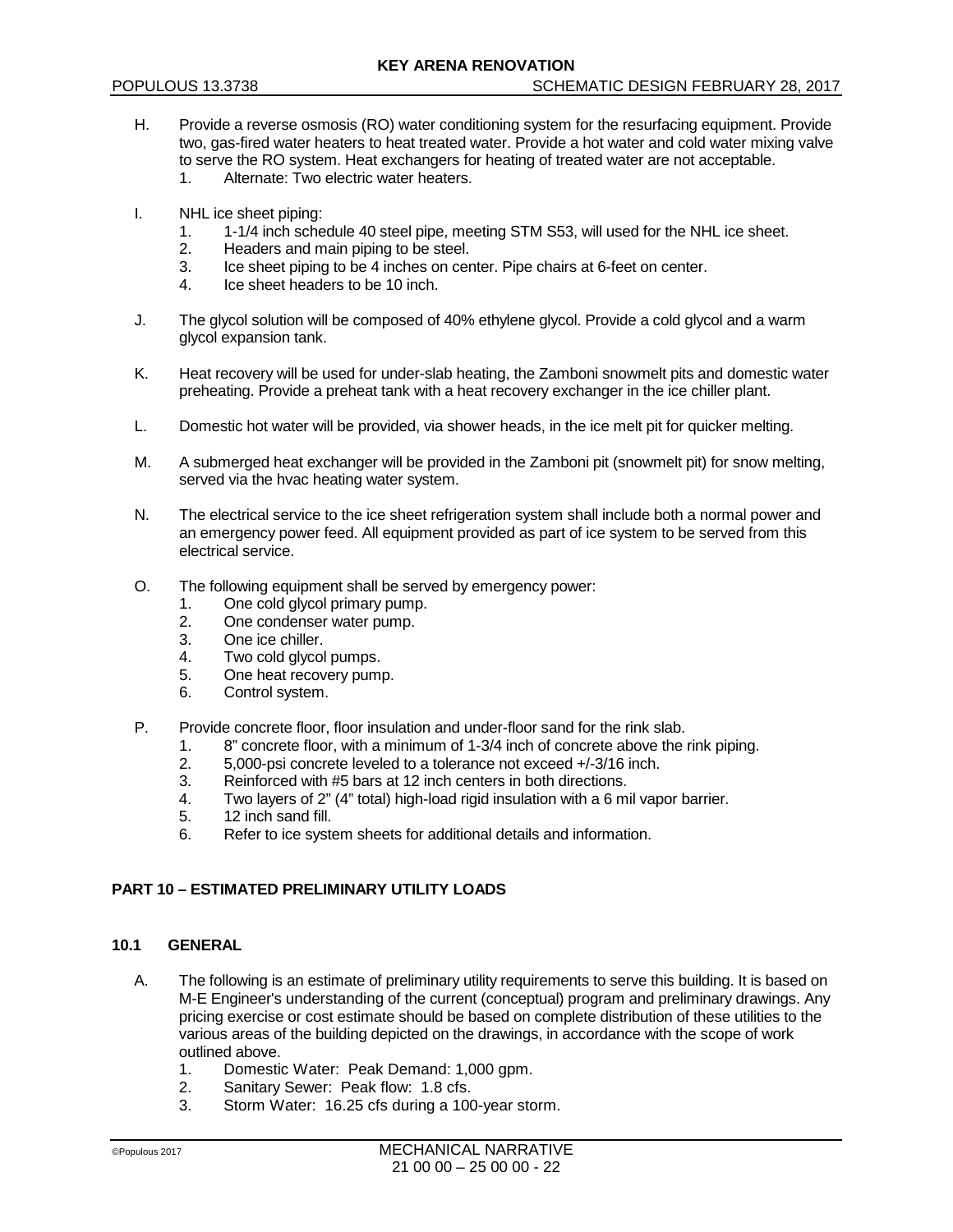- 4. Fire Protection: 1,250-gpm.
- 5. Natural Gas: 51,000 MBH.
- 6. Two 10,000 gallon grease interceptors<br>7 Chilled Water:
- Chilled Water:
	- a. 2,000-tons
		- b. 4,800-gpm
- 8. Heating Water:
	- a. 18,000 MBH
	- b. 1,200-gpm

## **PART 11 – SPECIFIC HVAC SYSTEM NOTES**

### **11.1 GENERAL**

A. HVAC options listed as *under consideration* are not included for "base" pricing and are intended as items for discussion.

## **11.2 SPECIFIC SYSTEM DETAILS**

- A. HVAC System Options under consideration:
	- 1. The use of a 30% propylene glycol solution in chilled and heating water in lieu of integral coil circulation pumps and associated controls sequences for freeze protection.
	- 2. The installation of a standalone chilled water plant within the arena or adjacent parking garage. Total capacity estimated at 2,000 tons. (Heating to remain as supplied by campus system.)

## **PART 12 – ENERGY CONSERVATION MEASURES**

### **12.1 GENERAL**

- A. All systems will be designed to reduce the consumption of energy and operate as efficiently as possible.
- B. Energy conservation measures listed as *under consideration* are not included for "base" pricing and are intended as items for discussion and review.

### **12.2 SPECIFIC SYSTEMS**

- A. Energy conservation features include the following:
	- 1. Air handling systems with full air-side economizer operation permitting "free cooling" when outside air temperatures are suitable.
	- 2. Variable air volume supply systems for areas with diverse utilization.<br>3. Computer based BMS with sequencing to optimize the operation of n
	- Computer based BMS with sequencing to optimize the operation of mechanical systems. Programs will include, but are not limited to:
		- a. Economizer optimization
		- b. Demand limiting
		- c. Optimized start-stop of all equipment<br>d. Occupancy setpoints based on actual
		- Occupancy setpoints based on actual planned programs
		- e. VAV controls
		- f. Pump and fan speed controls